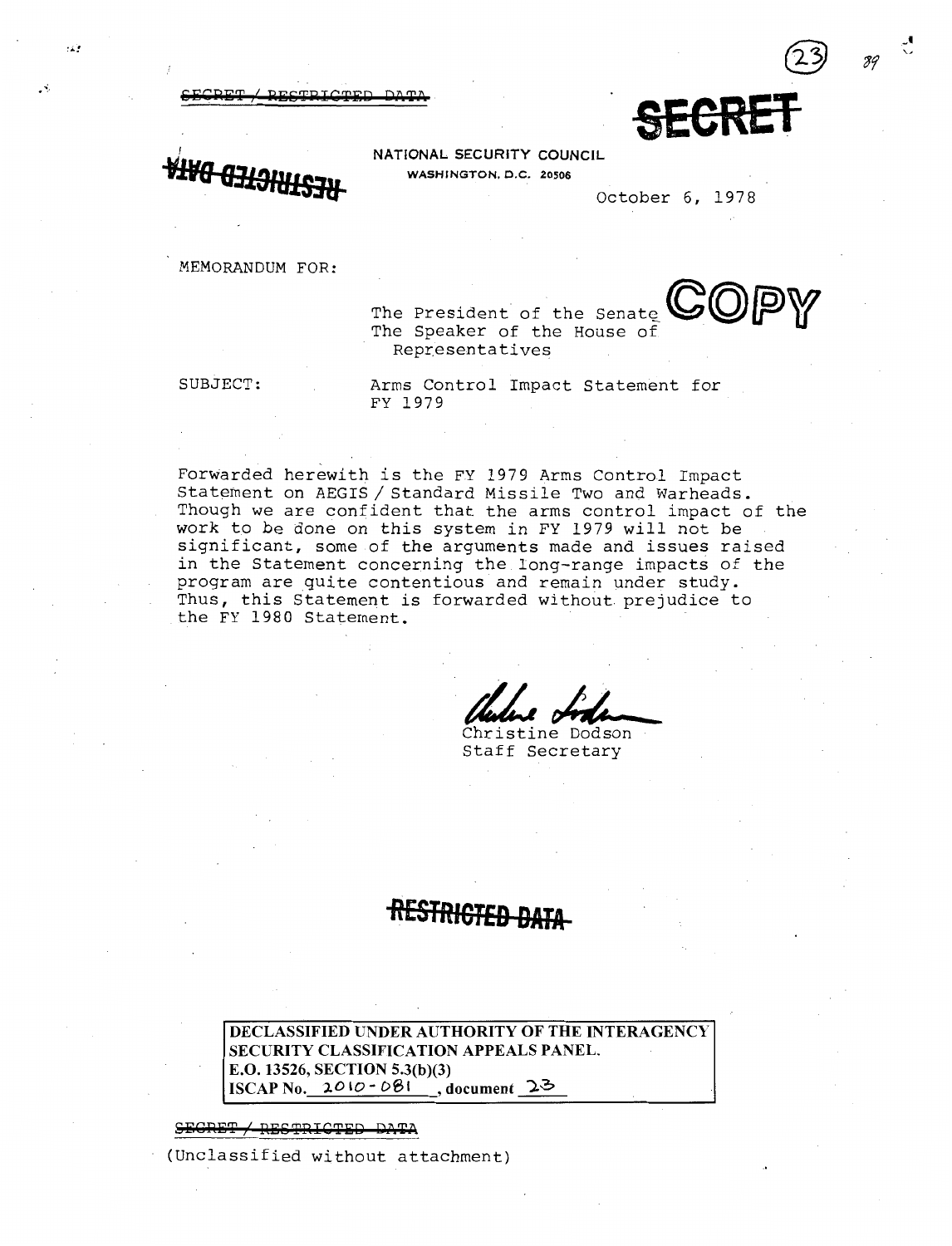## ARMS CONTROL IMPACT STATEMENT

AEGIS/Standard Missile-2 & Warheads

## I. PROGRAM DESCRIPTION

**5DCRB'i'/RSO'i'RIC'f13B** QA~

.

(U) The major components of an operational AEGIS antiair warfare weapon control system (MK 7) are an electronically scanned, multi-function phased array radar (AN/SPYIA), command and decision system (MK 1), weapon control system (MK 1), fire control system (MK 99), missile launching system (MK 26), and operational readiness test system (MK 1). This modular system is currently intended to provide destroyers with a fast reaction, rapid firepower capability to defend effectively in adverse .environments against highly coordinated attacks of high speed missiles and aircraft. AEGIS-armed ships will be capable of independent operations and will defend other fleet units in battle groups, amphibious forces, replenishment and sea transport groups, and convoys.

~) All target engagements originate from information derived from the phased array radar which is used for search, track, and missile mid-course command guidance. Target engagements are evaluated and weapons selected by the command and decision system and then scheduled and engaged by the weapon control system. Missile semi-active homing is supported by

## "RRGTRICTED-DATA"

THIS DOCUMENT CONTAINS RESTRICTED DATA AS DEFINED IN THE ATOMIC ENERGY ACT OF DESC ITS DISSEMIN-ATION OF BISCLOSURE TO ANY UNAUTHORIZED PERSON IS PROHIBITED.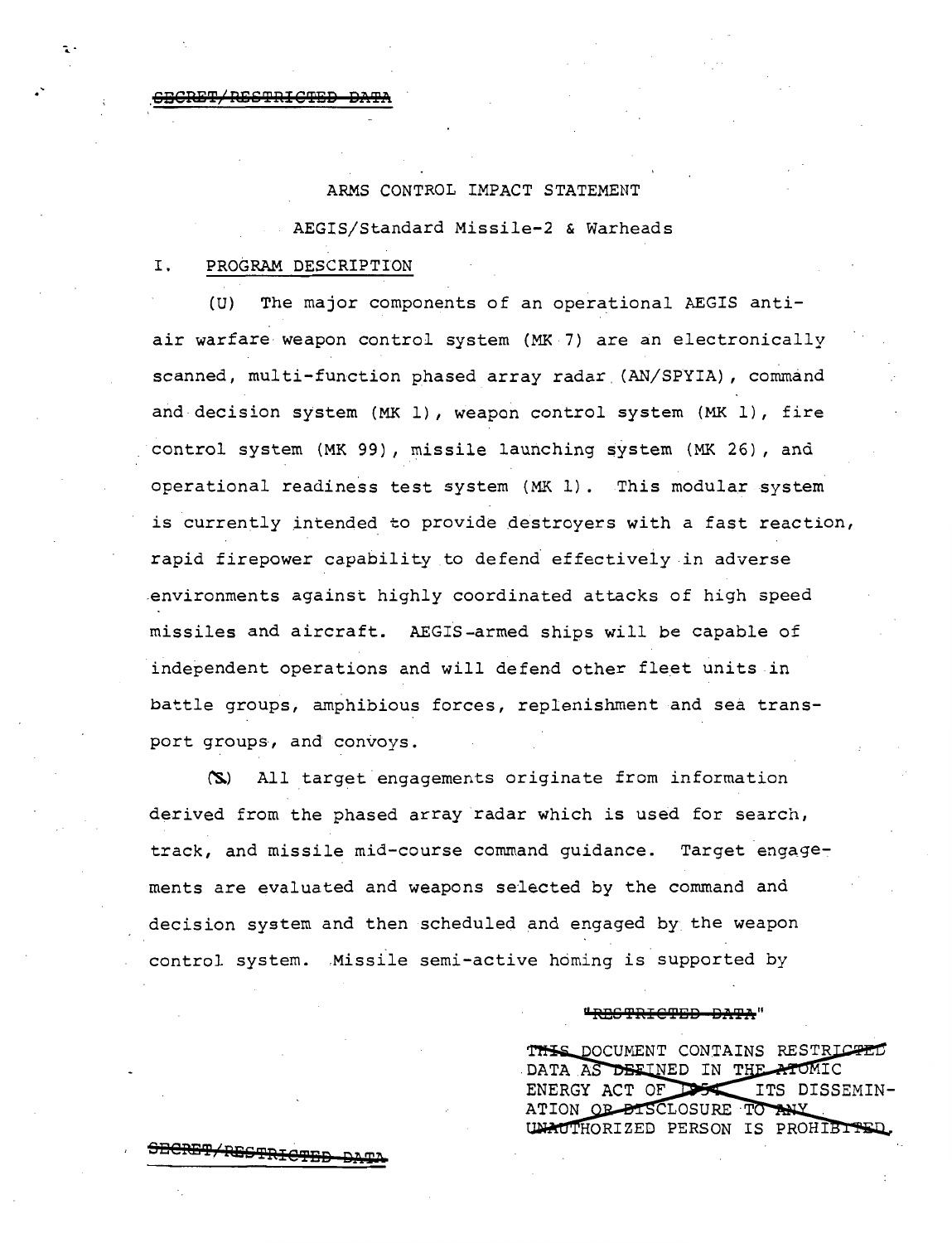the fire control system. Depending on type of target, radar operation mode, and enemy countermeasures, the system is capable of target detection at maximum ranges of  $\begin{bmatrix} 1 & 1 & 1 \\ 0 & 1 & 1 \\ 0 & 0 & 0 \end{bmatrix}$  and has a capability to automatically track  $|$  It can simultaneously conduct engagements with a salvo launch of  $\vert$  The detectionto~fire time against surprise targets is *\l:S* ~--------------~ depending on countermeasures. System availability over a six month period is estimated to range between |

~ Congress added some of the funding required to equip the USS LONG BEACH (CGN-9) with an AEGIS system to the FY 76 DOD authorization and appropriation bills, .but DOD subsequently deleted the balance of the funds required for this purpose from its FY 77 budget request and asked for (and received) recision of the FY 76 budget authority. The system is currently planned to be installed on one new class of ships -- the DDG-47 (DD-963 AEGIS variant) destroyer. Initial funding was requested, and has been appropriated, for the DDG-47 in FY 78. Current planning calls for initial delivery of the DDG-47 in FY 82 and funding of 9 ships in this class through FY 83. Additional ships are planned for the years beyond FY 83. There are no Navy plans for additional installations of other AEGIS variants at this time.

~ The engineering development contract for AEGIS was awarded in FY 69. Fabrication of an engineering development model (EDM-1) was begun in March 1970. This model was tested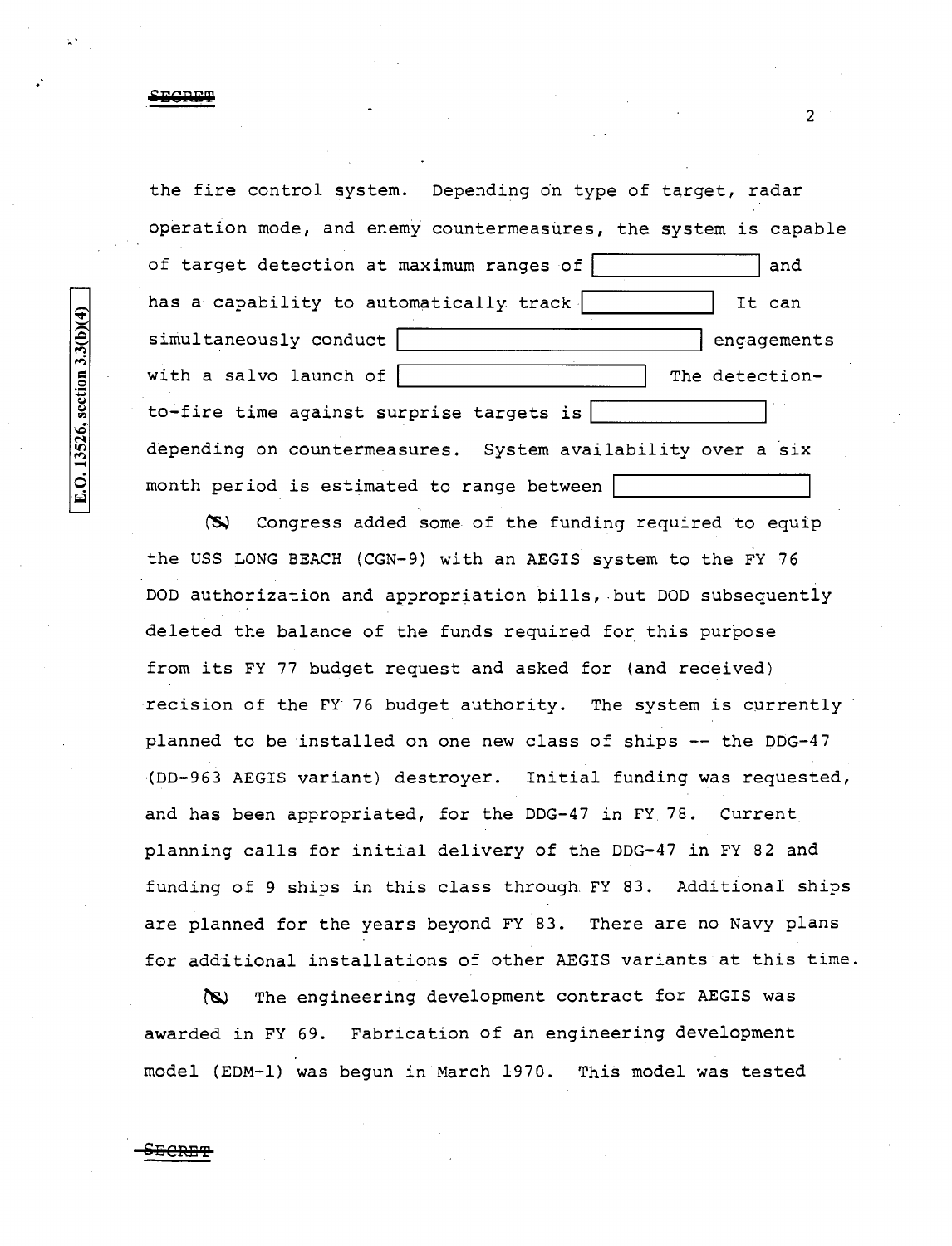,' **ODCRD!** 

at a ground site initially and subsequently at sea on the USS NORTON SOUND. The at-sea testing included 28 Standard Missile-1 firings against targets simulating current and future threats, of which 21 were successful. Additional components and modified computer programs were added for at-sea testing with Standard Missile•2 (SM-2). Thirteen of 19 SM-2 (medium range) firings were successful, and one was a partial success. These tests, conducted by all Navy teams, were concluded in July 1977 and validated the ability of the AEGIS/SM-2 system to detect, schedule, and control multiple simultaneous engagements.

3

~ Another engineering development model (EDM-3C) , the prototype for the simplified AEGIS system to be installed in the DDG-47 class, is presently being fabricated. Design was completed in April 1977, and factory testing was completed in·June 1978. Subsequently, the modei will be installed in the Combat·System Engineering Development Site (CSEDS) where it will be tested alone and in conjunction with other elements of the ship combat system configuration. All functions of ships engineering and management for AEGIS were consolidated in one project in June 1977. Procurement funding requirements for AEGIS will be reflected in the funding ·for appropriate ship programs.

~ The primary missile to be emP.loyed with AEGIS *is*  Standard Missile-2. AEGIS can also fire SM-1 and ASROC, and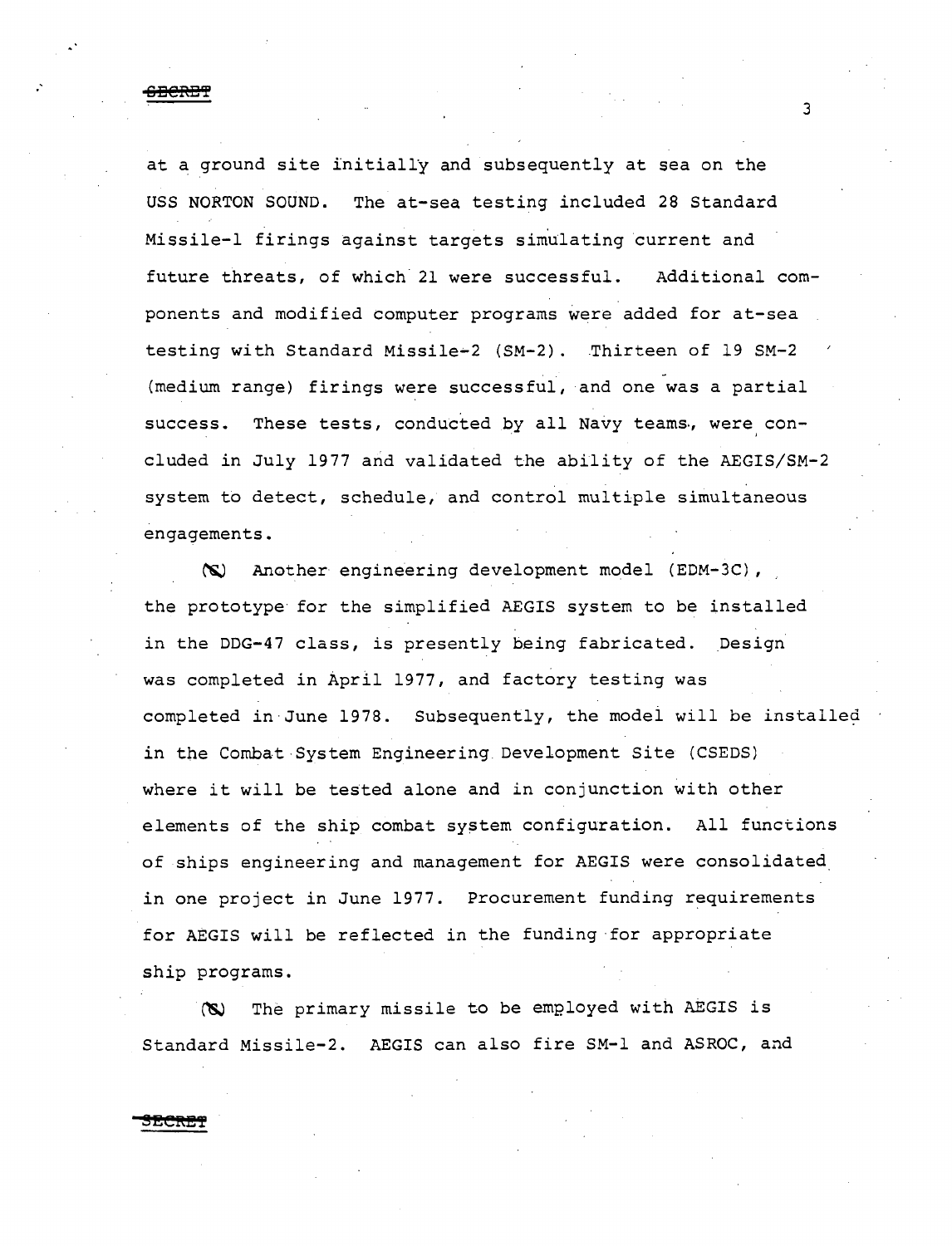**SECRET** 4

the launching system, with modification, is compatible with HARPOON. The SM-2 will provide a significant extension of the volume of coverage over the currently operational SM-1 and an ability to operate in ECM environments that would defeat an SM-1. SM-2 is a solid propellant, tail controlled, surface-to-air missile with mid-course guidance. It has a secondary surface-to-surface capability. SM-2 is designed to acquire, home-on, and destroy targets in both clear and cluttered environments and comes in medium range (MR) and extended range (ER) versions. AEGIS-equipped ships would employ the SM-2- (MR) (RIM 66 C). The SM-2 (ER) (RIM 67 B) would be used on ships equipped with the TERRIER weapon system. Existing TERRIER/SM-1 systems in the CG-16 and 26 (including CGN-25 and 35) class cruisers, the CGN-9 and the DDG-37 class destroyers, a total of 31 ships, will be upgraded, with an SM-2 capability roc in 1980.

(S) AEGIS-equipped ships have not been designed to employ the SM-2 (ER) due largely to system reaction time considerations caused by launcher cycle time. An integral dual thrust rocket motor (DTRM) provides the SM-2 (MR) with intercept capability out to | The SM-2 (ER) employs separate booster and sustainer motors which provide intercept capability out to Both versions have a maximum altitude of about and are limited to approximately  $|$  at

maximum range.

E.O. 13526, section  $3.3(b)(4)$ 

Berr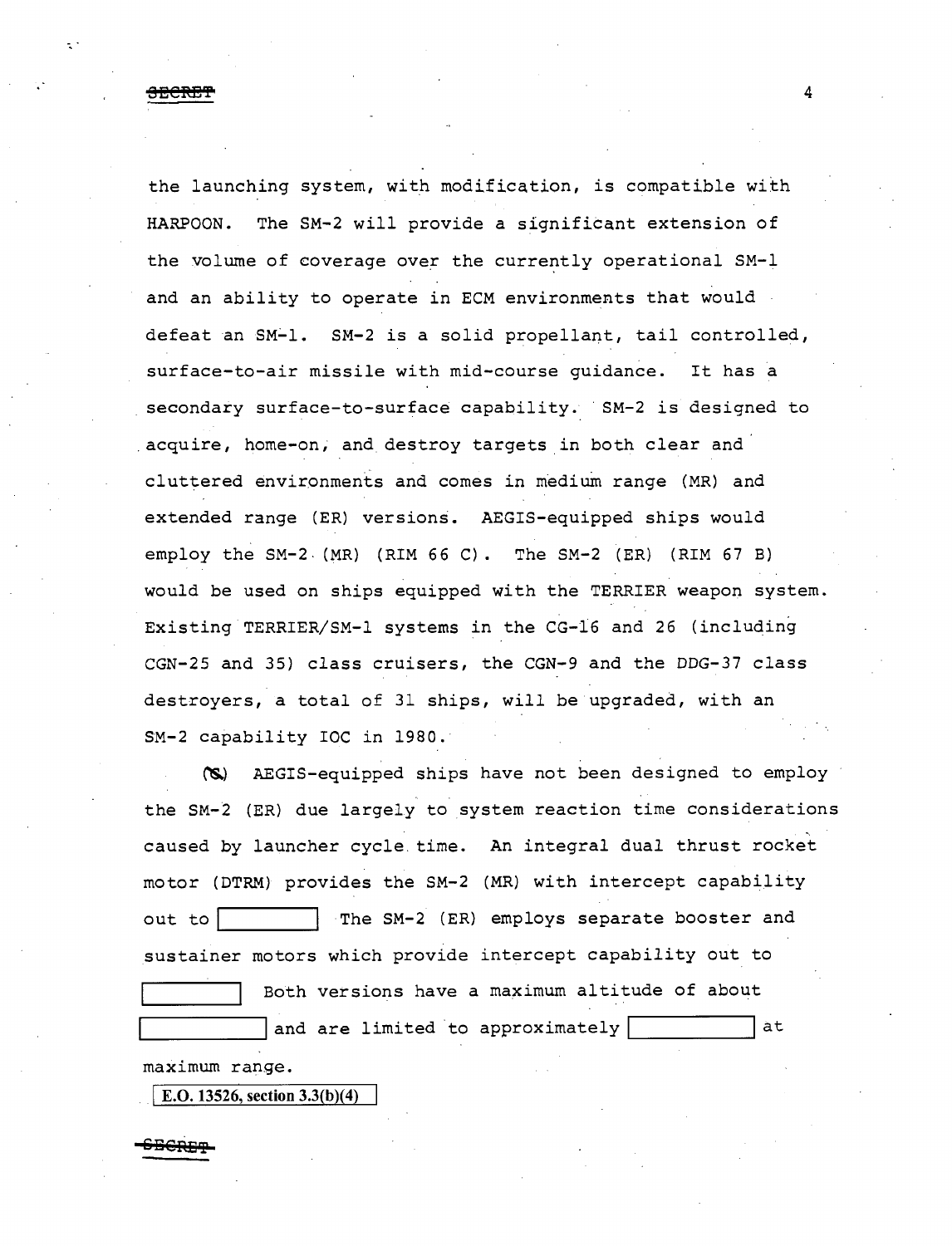~ The mid-course guidance (MCG) capability in SM-2 permits launch of the *missile* without the requirement for ·acquisition and tracking of the target by the *missile* receiver in the early flight stages, so that smaller targets can be acquired and the effective range can be extended. Trajectory shaping by MCG also improves target approach geometry and maximizes range and terminal velocity for available missile impulse. MCG also provides for better shipboard control of the *missile.* 

E.O. 13526, section 3.3(b)(8)

**(8M)** · The Navy has initiated a development program to provide improvements in both SM-2 (MR) and SM-2 (ER) missiles and the TERRIER.combat systems which would be needed to counter

| 13526,              |                                                                 |           |
|---------------------|-----------------------------------------------------------------|-----------|
| .<br>?              | The modifications to the SM-2 (ER) propulsion system would give |           |
| E                   | it a capability to engage targets at altitudes up to            |           |
|                     | Sensors would have improved detection ranges,                   |           |
| section $3.3(b)(8)$ | As a fallout of the SM-2 (and SM-1)                             | E.O.      |
|                     | improvement programs, a new DTRM, along with improved guidance, | 13526,    |
|                     | fuzing, and a new warhead, will be provided for the SM-2 (MR).  |           |
|                     | IOCs for these improvements are 1985 for both SM-2 (ER) and     | section   |
| 13526,              | SM-2 (MR) missiles.                                             | 3.3(b)(8) |
| E.O                 |                                                                 |           |

 $\theta$ ECRET / RESTRIGTED DATA

section  $3.3(b)(8)$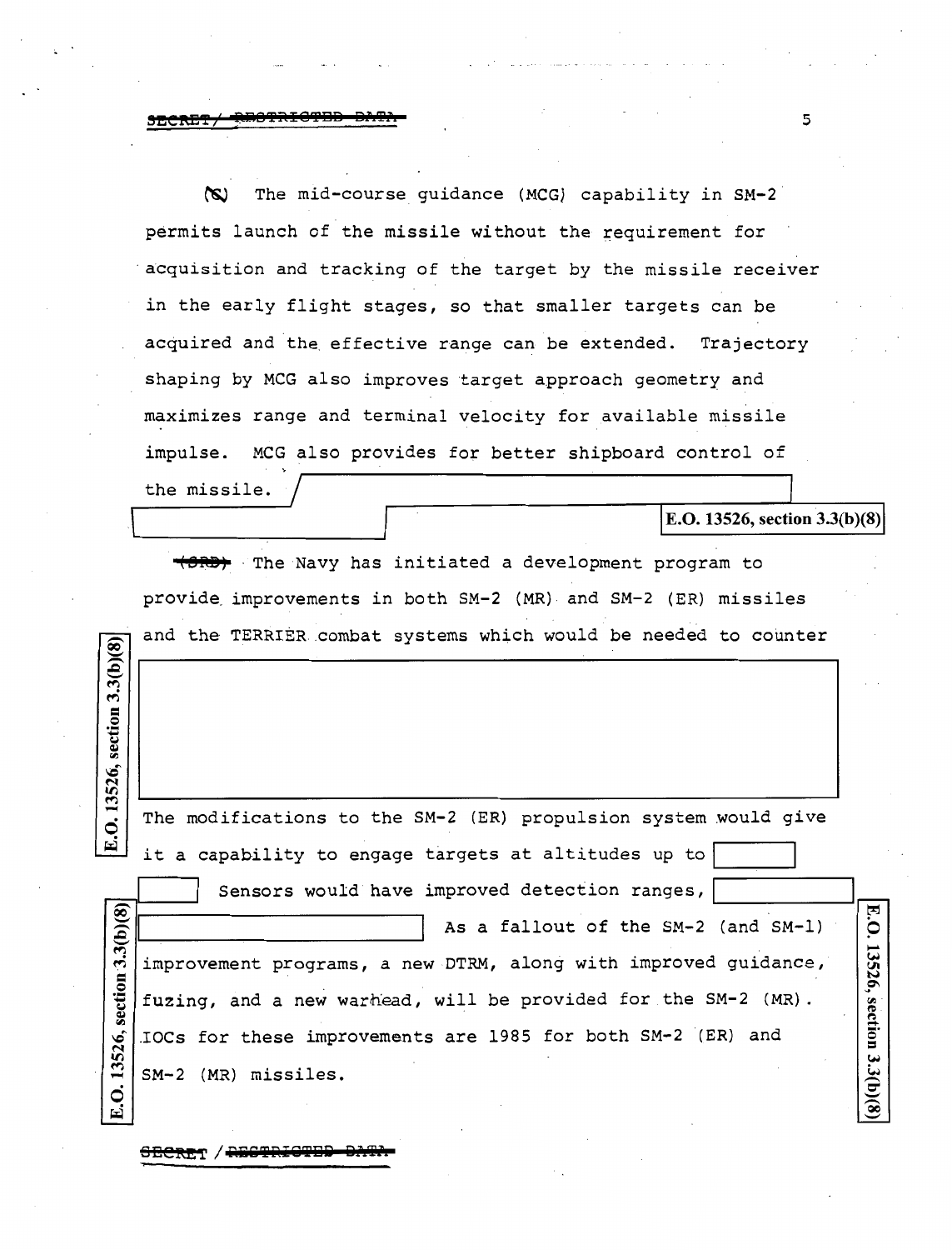**(8ft8)** The Soviet anti-ship cruise missile threat includes both ship and air-launched types. Several missiles (e.g., SS-N-3, SS-N-12) are available for deployment on surface ships and submarines. They have maximum ranges between about 30 and 350 miles, cruise speeds between Mach. 0.8 and Mach 2.4, and employ a variety of terminal homing sensors. They are capable of carrying conventional and nuclear warheads with· yields of about 1 megaton in some cases and generally make a low altitude run-in to their targets.

 $\infty$  There are also several air-launched missiles (e.g., AS-4, AS-6) *in* the Soviet inventory which can be carried by BADGER, BLINDER, or BACKFIRE aircraft. The maximum ranges of these missiles are estimated to be between about 60 and 400 miles, their cruise speeds are between Mach 0.8 and Mach 3.5, and they employ a variety of terminal homing sensors. They can pe conventionally or nuclear armed. Their maximum warhead weight-carrying capability *is* about twice that of ship-launched missiles and they generally approach their targets in a dive.

**(GRB)** The Soviets are continuing to develop new and modified cruise missiles. The requirement for the nuclear SM-2 is based, in part, on several projected high altitude threats. One of these postulated threats, designated the AS-X-1, is similar in some respects to the AS-4 and AS-6 and was used in studies by the Navy. The characteristics of

**SEGRS'i' I !'t!l!':PR!@T!!!IJ eanr**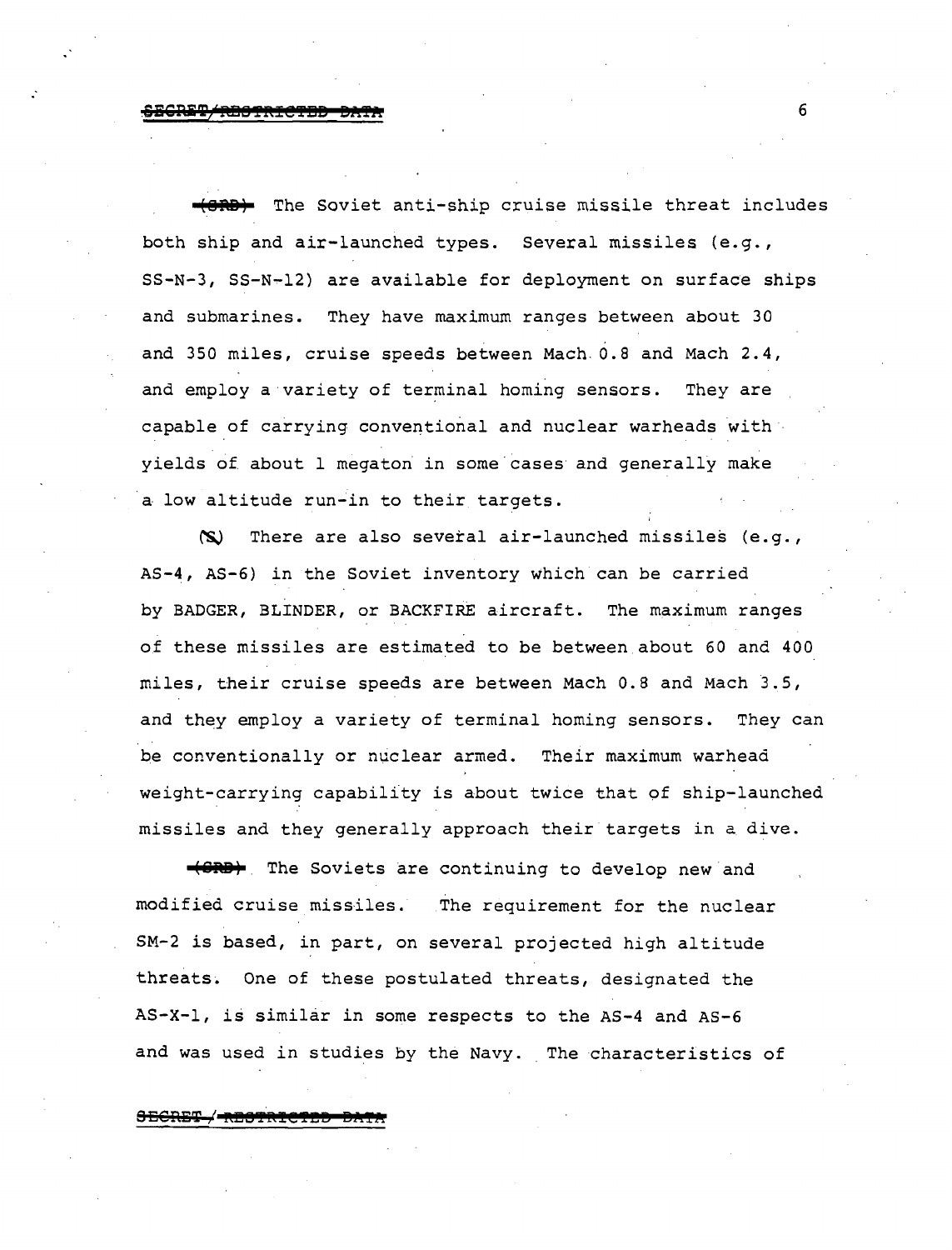$\frac{1}{3}$  secret  $\frac{1}{3}$  and  $\frac{1}{3}$  and  $\frac{1}{3}$  and  $\frac{1}{3}$  and  $\frac{1}{3}$  and  $\frac{1}{3}$  and  $\frac{1}{3}$  and  $\frac{1}{3}$  and  $\frac{1}{3}$  and  $\frac{1}{3}$  and  $\frac{1}{3}$  and  $\frac{1}{3}$  and  $\frac{1}{3}$  and  $\frac{1}{3}$  and  $\frac{1}{3}$ 

are.

## E.O. 13526, section 3.3(b)(8)

these threats which make them particularly difficult to counter

At one time, there was also considerable concern about a naval tactical ballistic missile designated the SS-NX-13, but the Soviets currently appear to have discontinued development and testing of this missile.

~ The Soviets also have very capable *air* defense systems. some of their current SA-2 and SA-5 missiles are estimated to carry nuclear warheads. In addition, Soviet development efforts include phased array radar activities which presumably are for application in advanced air defense systems. However, they have not yet deployed an air defense system which combines a highly capable phased array radar with a command-guided nuclear-armed missile.

## Nuclear Armed Version.of the SM-2

~ In spite of the considerable conventional capability of planned and improved SM-2 systems, Navy studies have indicated that these missiles may be inadequate to counter  $|$ Therefore, the Navy *is* pursuing a nuclear-armed version of the SM-2 for use against this threat. The rationale for a nuclear-armed interceptor *is* that while the conventional SM-2 missile could success fully intercept and achieve an airframe kill on a high altitude

ECRET<del>, RECTRICTE</del>

~

 $\overline{c}$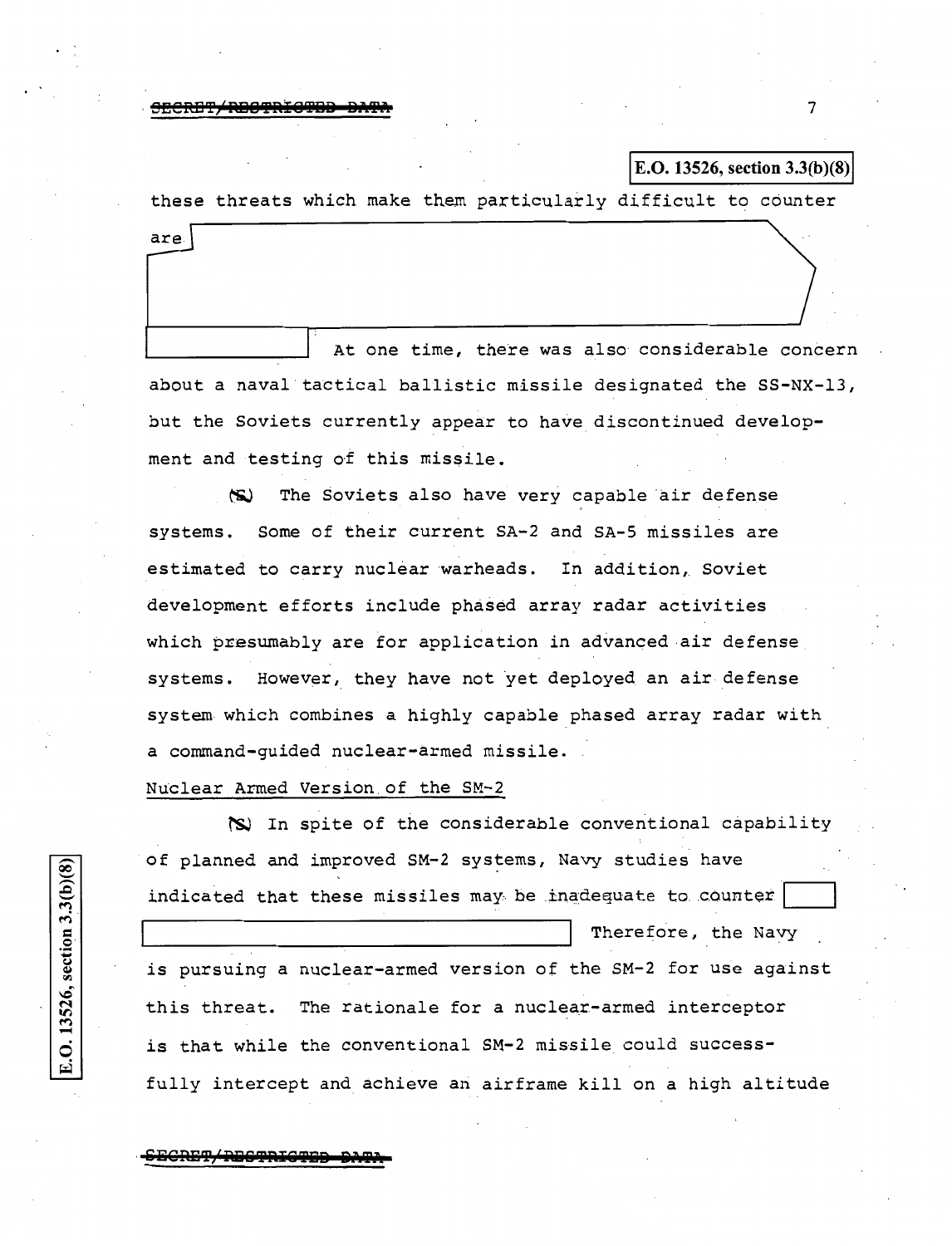cruise missile in most portions of the intercept envelope, the cruise missile warhead may not be destroyed. There is a possibility that the nuclear warhead of a damaged incoming missile could still fall ballistically and detonate near a ship in the fleet disposition. A nuclear variant of the SM-2 could destroy the warhead of an attacking cruise missile.

## E.O. 13526, section  $3.3(b)(4)$

(S) The conventional warhead carried by the SM-2 is the designed for use against air  $targets.$  An alternative warhead is the designed for use against surface and air targets.

Against air targets, the aerodynamic damage probability of either warhead depends upon a number of factors including

The prime advantages of a nuclear warhead for SM-2 lie in its capability to destroy attacking missile warheads and to 'greatly extend lethal radii. The greater kill radius of the nuclear round gives it a.multiple kill capability against massed aircraft as well as greater effectiveness against single targets.

**s Bereg**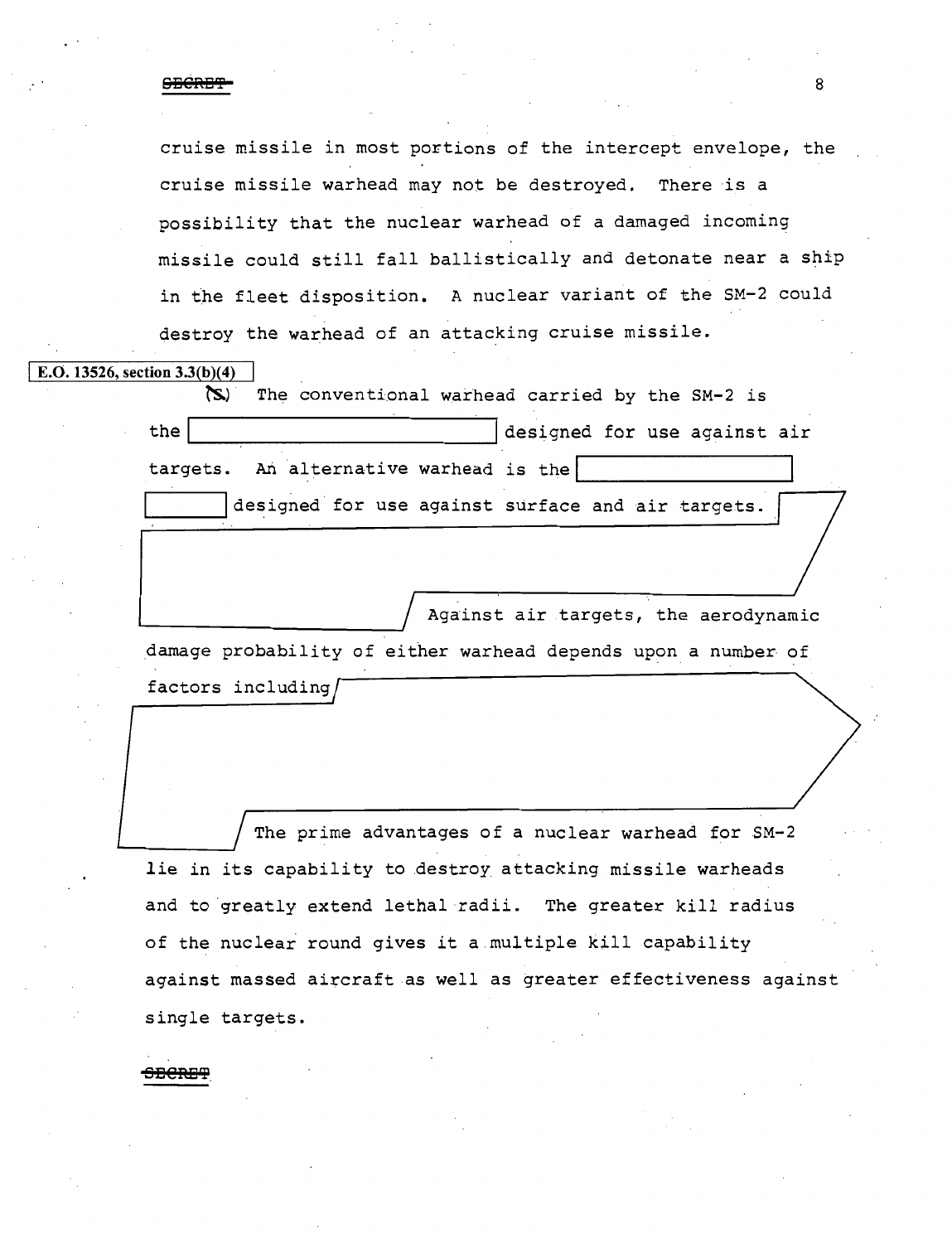# *:* SI3CREi'3? */* RBS'3?RIC'3?EiB B.'t'3?iRi 9

~The Administration has riot completed, as yet, its evaluation of the potential military utility of a nuclear-armed SM-2. First, there is debate about the seriousness of the risk that a crippled incoming missile could fall into the fleet and detonate. Second, there are questions about possible side effects of intensive use of nuclear interceptors, including the possibilities of electronic black-out, fratricide among interceptors, and coordination between nuclear interceptor missiles and fleet interceptor aircraft. Each of these factors could detract from the military utility of nuclear-armed SM-2.

The development program for a nuclear SM-2 warhead for the existing TERRIER weapon system responds to Specific Operational Requirement (SOR) 17-06 of 17.September 1967 (and subsequent updates) and provides for follow-on up-grading of an existing system capability to defend against Soviet missiles armed with nuclear warheads. The SM-2 nuclear warhead would replace the obsolescent W45 nuclear warhead currently deployed on TERRIER BTN missiles and the W30 nuclear warhead, which was deployed on TALOS Missiles, and which has been retired from active service.

(SRR) The joint DOD/DOE development effort has completed Phase 1 weapon conception and Phase 2 feasibility studies.

> Withheld under statutory authority of the Atomic Energy Act of 1954, as amended and regulations issued under the Act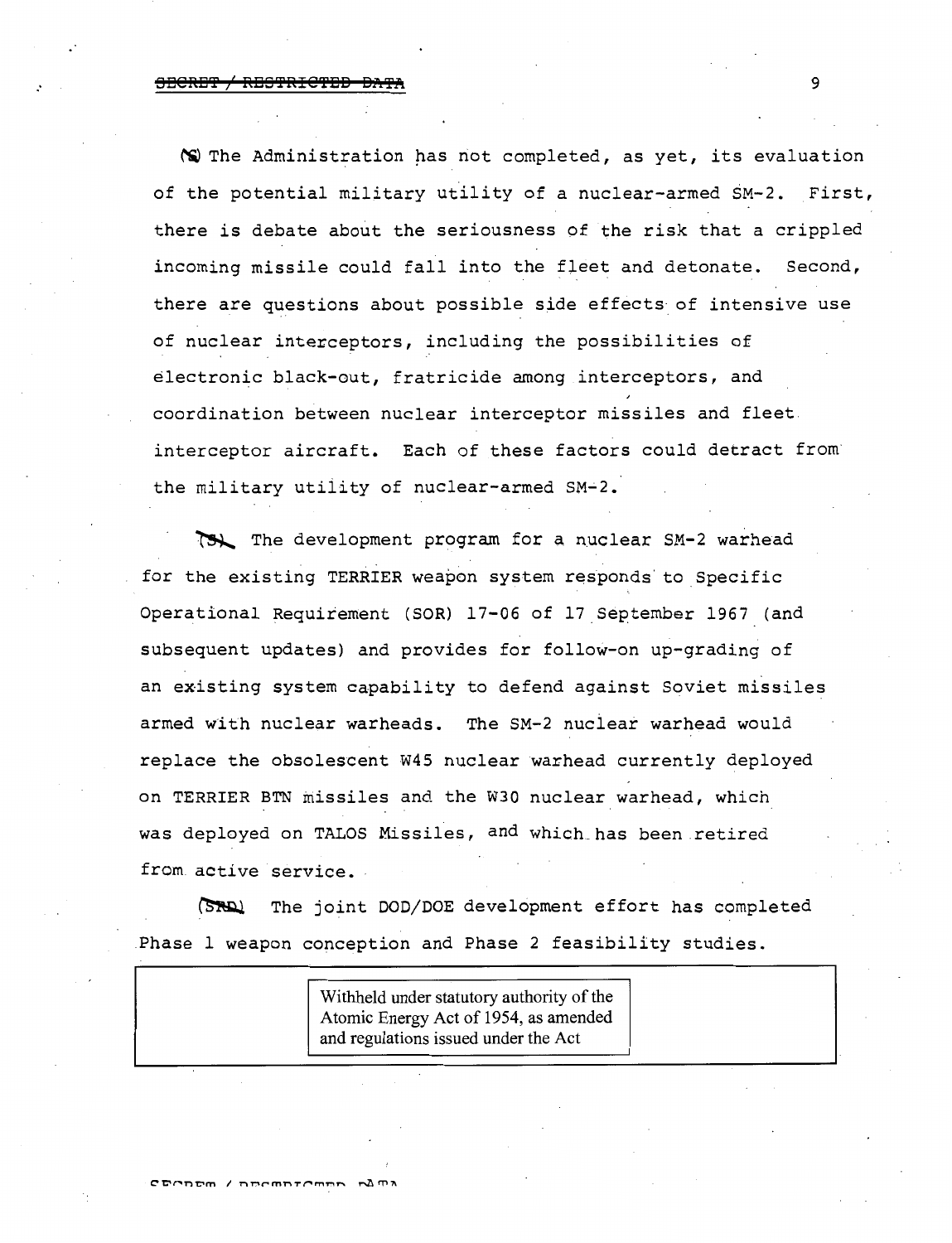**OBGRET / REGTRIGTED DATA** 

| and regulations issued under the Act |
|--------------------------------------|
|--------------------------------------|

 $LSPD$ In september 1977, DOD requested, and DOE accepted, initiation of a conditional Phase 3 engineering development program for this warhead, designated the W81.

> Withheld under statutory authority of the Atomic Energy Act of 1954, as amended and regulations issued under the Act

(SAD) This nuclear capability has been considered for deployment on AEGIS ships though it is not currently funded. FY 78 planning had projected initial deployments of these nuclear systems on TERRIER ships in FY 81 and AEGIS ships *in* FY 83. However, recent program delays will cause the FY 81 target for TERRIER ships to slip to FY 83 at the earliest. Tentative production planning called for procuring over 800 of the missiles to be equipped with nuclear warheads at a rate of about 6 to 8 per month during FY 82-91.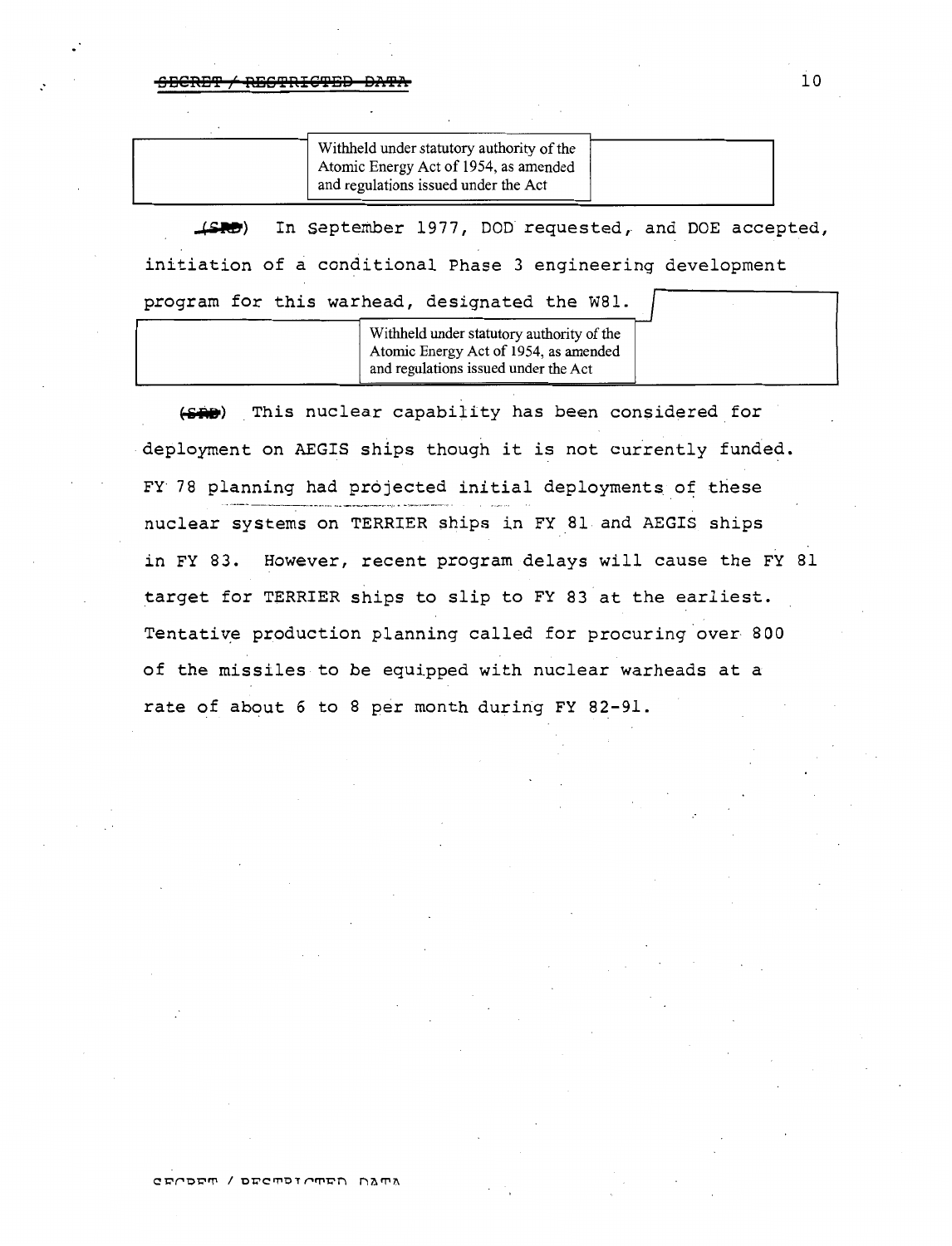~EC!t'E'f;'M!!'PR!@T!JS **Sli'If•** 11

| DOD:                                                                                                                                   | FY 77 &<br>Prior               | $FY$ 78                     | Est.                      | FY 79 FY 80<br>Est.                                           | Through<br>Completion*                   |  |  |  |  |
|----------------------------------------------------------------------------------------------------------------------------------------|--------------------------------|-----------------------------|---------------------------|---------------------------------------------------------------|------------------------------------------|--|--|--|--|
| Development \$                                                                                                                         |                                |                             |                           |                                                               |                                          |  |  |  |  |
| AEGIS (64303N)<br>CSEDS (64304N)<br>$SM-2(64366N)$<br>Technology (64352N), (64368N) 60.2<br>Nuclear Warhead (64365N)<br>Procurement \$ | 529.8<br>132.4<br>112.1<br>1.6 | 27.2<br>35.5<br>20.4<br>6.0 | 14.4<br>37.1              | 5.1<br>28.7<br>$10.5$ 39.1 37.3<br>$20.9$ 5.5<br>$9.6 \t10.5$ | 586.7<br>249.5<br>258.6<br>115.7<br>52.6 |  |  |  |  |
| AEGIS (24292N)<br>$SM-2(MR)$ (24299N)<br>(number)<br>$SM-2$ (ER) (24299N)<br>$(n \times b)$                                            | 93.4<br>58                     | 279.5<br>42.5<br>$-40$      | 247.0 218.5<br>45.4<br>40 | .47.6<br>40                                                   | TBD<br>132.0<br>360<br>710.6<br>1550     |  |  |  |  |
| Total Development \$ 1263.1                                                                                                            |                                |                             |                           |                                                               |                                          |  |  |  |  |

 $(SR)$ FUNDING ("then year" \$ in millions)  $II.$ 

Total Procurement \$ 1587.6+; Procurement Unit Costs-About \$250/.35-.45

DOE:

Development \$

Procurement \$

Withheld under statutory authority of the Atomic Energy Act of 1954, as amended and regulations issued under the Act

\*<sup>(S)</sup> The figures shown for SM-2 development extend only through FY 83. Those shown for total procurement quantities and funding for missiles extend only through FY 83 and do not include funding for procurement of missiles to be equipped with nuclear warheads. Those shown for AEGIS procurement extend only through FY 80. All these totals will probably be increased as the program evolves. evolves.

~ Total development funding will exceed \$1.2 billion, of which about \$.9 billion will have been appropriated prior to FY 79. Procurement funding will eventually exceed \$1.5 billion, of which more than \$.4 billion will have been appropriated prior to FY 79, and could exceed \$3 billion, depending on final decisions 'regarding **numbers** of combat systems and missiles to be procured.

SECRET/RESTRICTED DA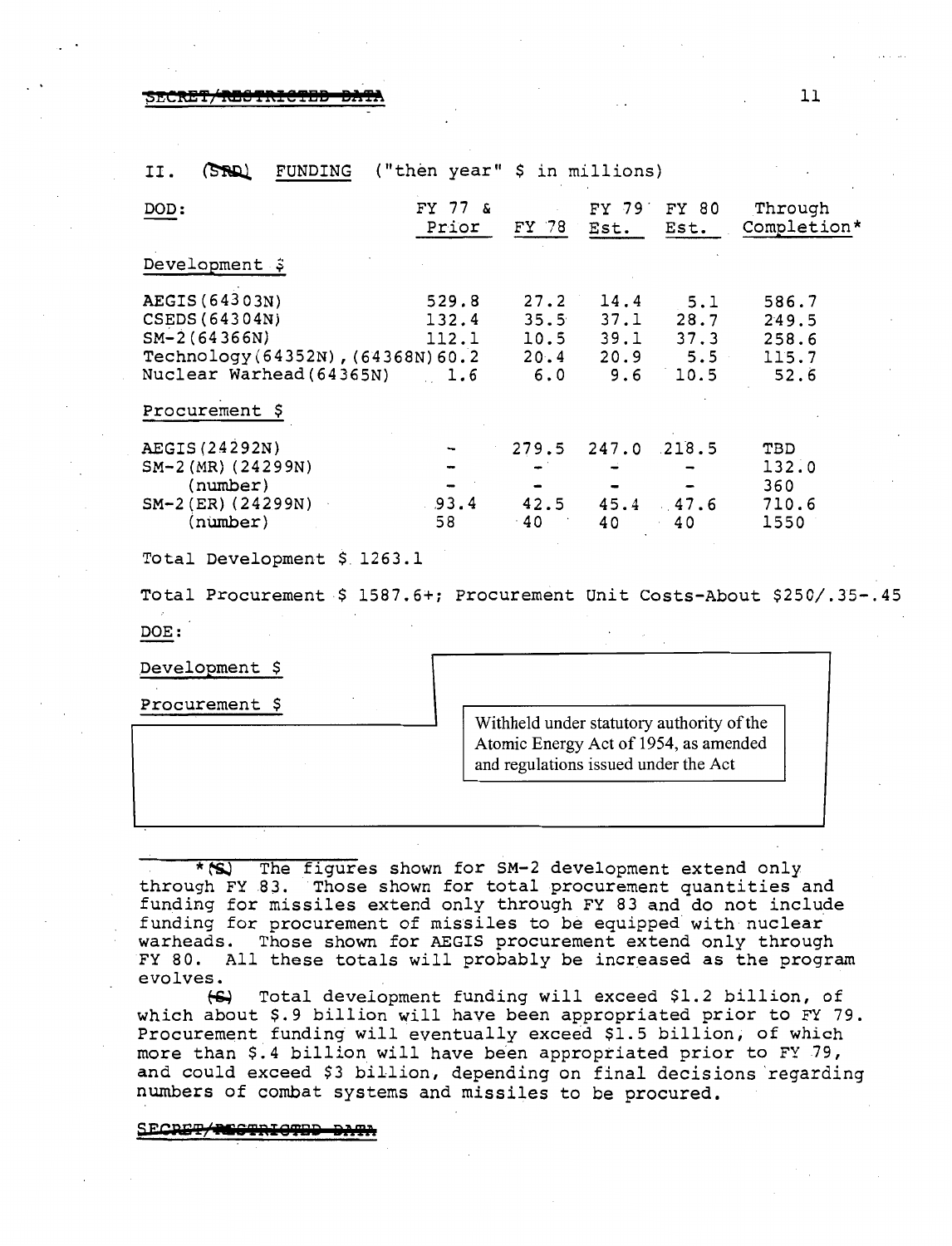## III. ANALYSIS

# A. Consistency with Declared US Arms Control Policy and Agreed Arms Control Obligations

(U) Upgrading converitional fleet air defense capabilities *is* not inconsistent with US arms control policy. Improvements in missile range, guidance, and ability to deal with multiple targets would reduce the prospective vulnerability of fleet elements operating in the severe threat environment projected for areas within range of Soviet Naval Aviation in the 1980s. As such, these programs would improve the us Navy's projected capability to perform a variety of important missions in peacetime and in warfare and thereby contribute to the deterrence of war and international stability. These objectives, of course, are shared by US arms control policy.

On the other hand, continued development and deployment of a nuclear-armed SM-2, as part of an air defense system which also includes AEGIS, could raise arms control concerns relating to the advisability of continuing to deploy substantial numbers of nuclear SAMS.on warships and the precedential effect on US ability to challenge comparable Soviet air defense systems with possible ABM capabilities.

 $\star$ S) Due to its small size, half that of current nuclear-capable naval SAMs (Terrier and Talos), the SM-2 (MR) can be carried by certain ships equipped with the

## **SBGRB'!?**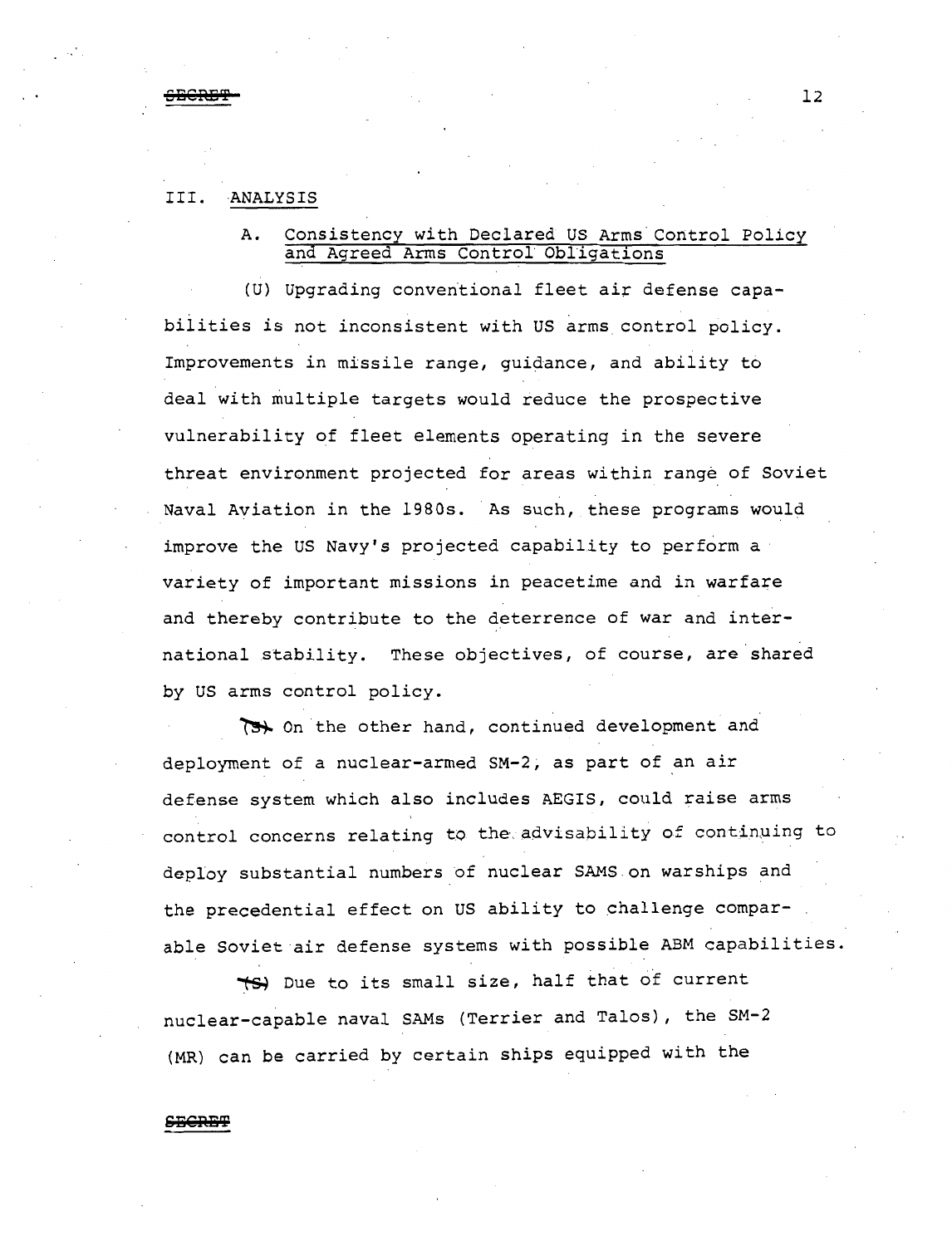# **SECRET** 13

modified Tartar launching system. Four of the Tartarequipped ships, Virginia-class cruisers, are to carry the nuclear MR round, giving them a nuclear AAW capability for the first time. The deployment of AEGIS-equipped ships carrying nuclear SM-2 could increase the number of hulls with nuclear AAW capabilities. Deployment of nuclear SM-2 thus could appear to be inconsistent with the Administration's policy of seeking reductions. *in* nuclear forces.

(U) AEGIS, equipped with conventionally-armed interceptors, is entirely consistent with agreed arms control obligations. Some argue, however, that deployment of AEGIS with nuclear-armed SM-2 could set certain precedents for interpretation of Article VI of the ABM Treaty.

 $\left(\frac{1}{2}\right)$  Article VI of the ABM

Treaty provides that neither side is to give defense systems "capabilities" to counter strategic ballistic missiles, but does not define the meaning of such capabilities in specific terms. There *is* general agreement that the AEGIS/nuclear SM-2 would have essentially no capability against strategic ballistic missiles. This is due to limits on the performance of the missile itself, and internal limitations *in* the fire control system which are not readily observable. The system also would not be tested in an "ABM mode."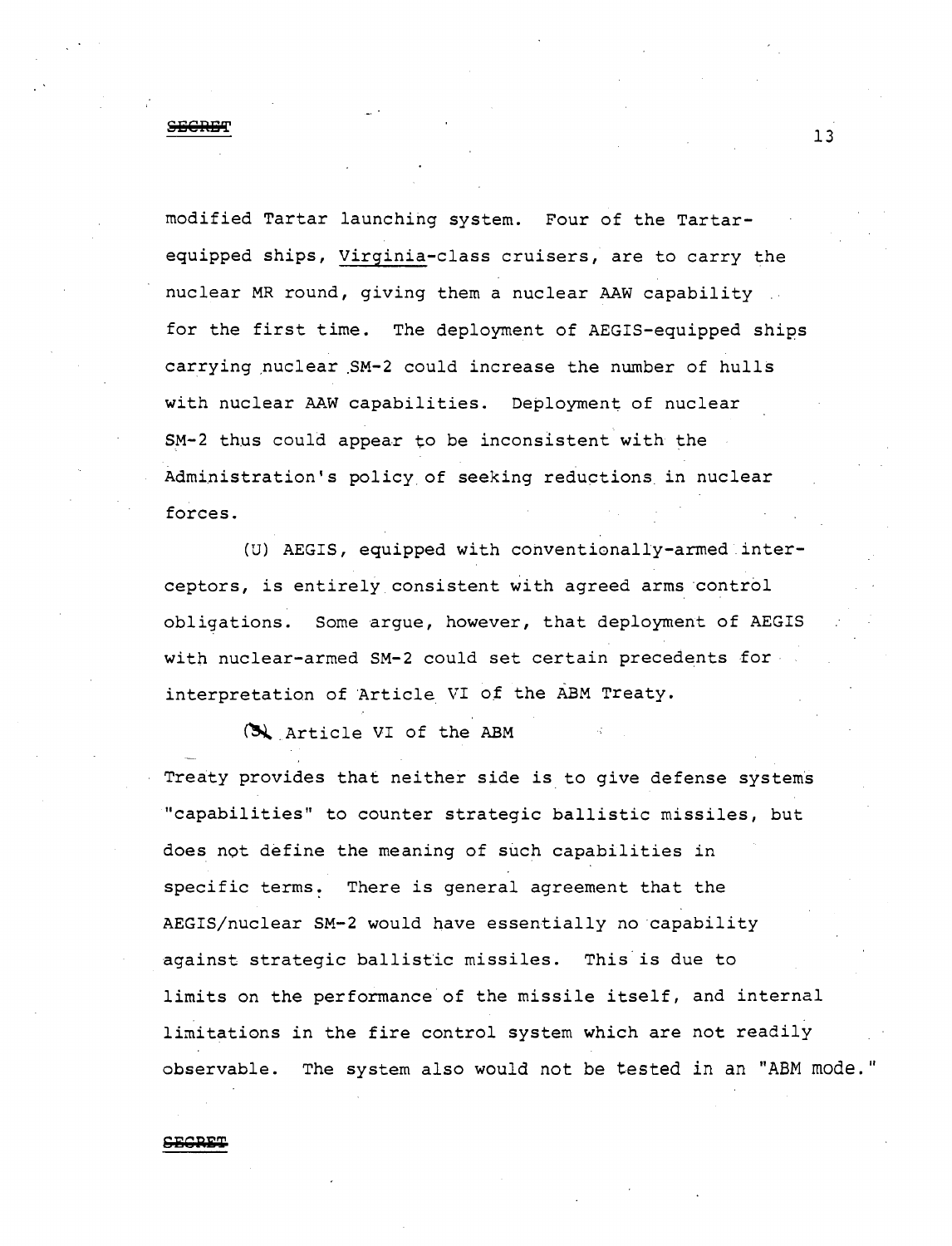$E.D. 13526$ , section  $3.3(b)(1)$  (S) In assessing the ABM potential of Soviet defenses, I

the US uses observable characteristics such as

as major

technical indicators of such capabilities. In its planned configuration, AEGIS/nuclear SM-2 observables

are more consistent with an air ~------------------------~ defense role than an ABM role. Nevertheless, the system would appear to have some of the attributes of an ABM system, including a highly capable phased array radar and a command guided, nuclear-armed interceptor.

**the provision in Article VI which prohibits** giving air defenses an ABM capability was included in the Treaty at US insistence to prevent the Soviets from circumventing the limits on ABMs by giving their widely deployed ., SAM-systems an ABM capability. Development and deploymemt of a nuclear-armed SM-2 could set a precedent in that if the US undertook this step, it would have to be interpreted to permit deployment of Soviet air defense systems, land-based or sea-based, with equivalent external attributes, some of which would be characteristic of ABM systems.

# E.O. 13526, section 3.3(b)(2)(4)

<del>SECRE</del>T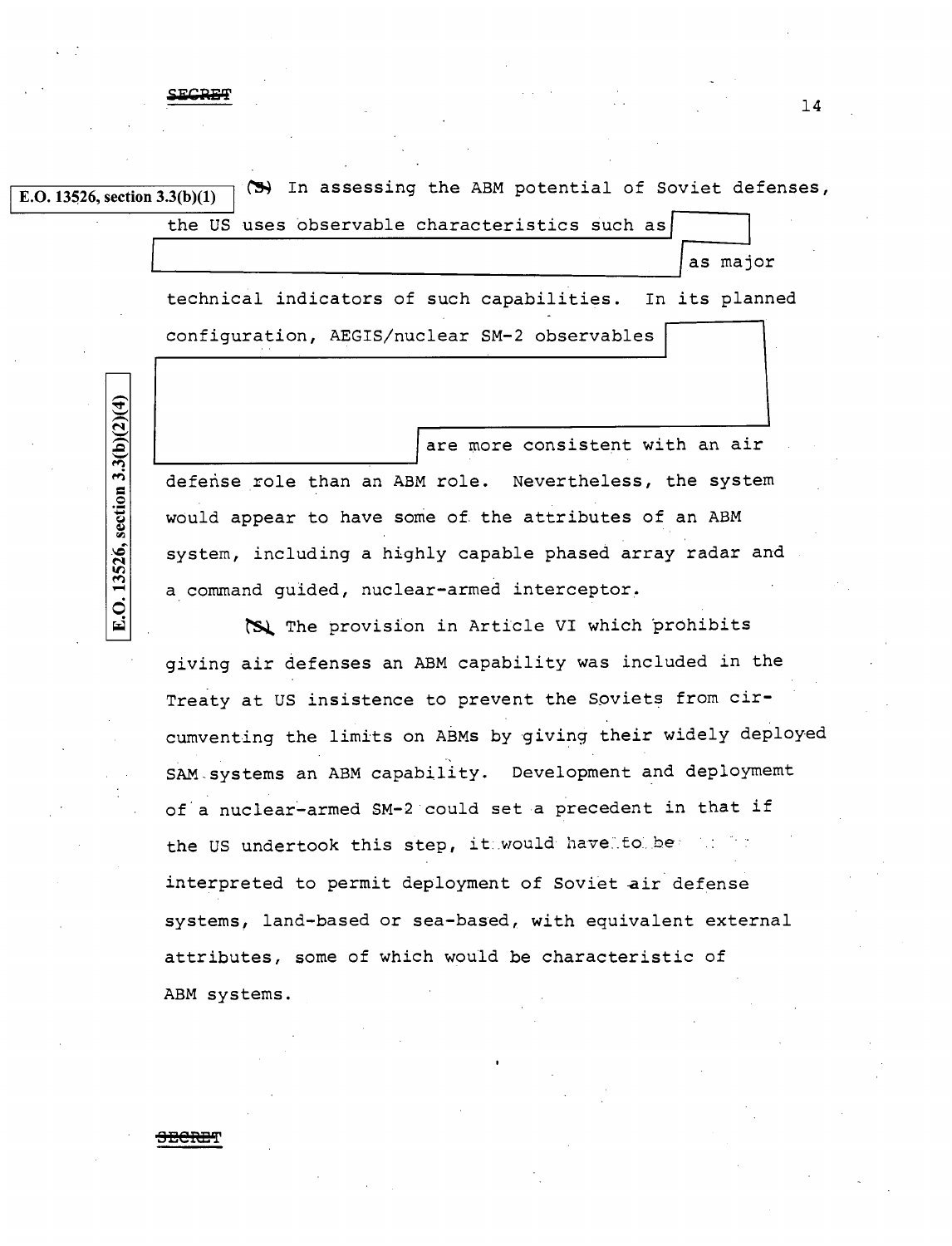15 **DBE!'RB'i'** 

~ Other factors such as reaction time, missile acceleration, guidance accuracy, fuzing, hardness to nuclear effects and traffic-handling capability determine a system's actual ABM capabilities, but many of these are not observable, and we are forced to rely on observable characteristics to make judgments about Soviet systems. Such precedents could inhibit US challenge of Soviet systems with similar observable attributes, but perhaps much greater capabilities than AEGIS/nuclear SM-2.

~ Others argue tha~ to a considerable degree, we already face a "precedent" *in* the Soviet SA-5 which is similar to that which would be created by the AEGIS/nuclear SM-2. The AEGIS/SM-2 system has external characteristics which are sometimes associated with an ABM but it is not clear that this air defense system· *is* more ambiguous than the SA-5. Both of these systems have nuclear capability and both have advanced radars. The AEGIS radar is a phased array with a power aperture product 2.5 times or 4 db greater than that of the SA-5. The SA-5 system employs a nonphased array mechanical-scan radar and as such is less capable in this regard than the AEGIS phased-array radar. However, the SA-5 interceptor missile has an average velocity 30% higher than the SM-2 and a much greater range. The kinematic figures of merit (power-aperture product times interceptor velocity cubed) of the two systems are roughly comparable. On the basis of the comparability of the AEGIS / nuclear  $SM-2$  and the existing  $SA-5$ , it may be that any additional unfavorable precedential effect is small enough to be discounted.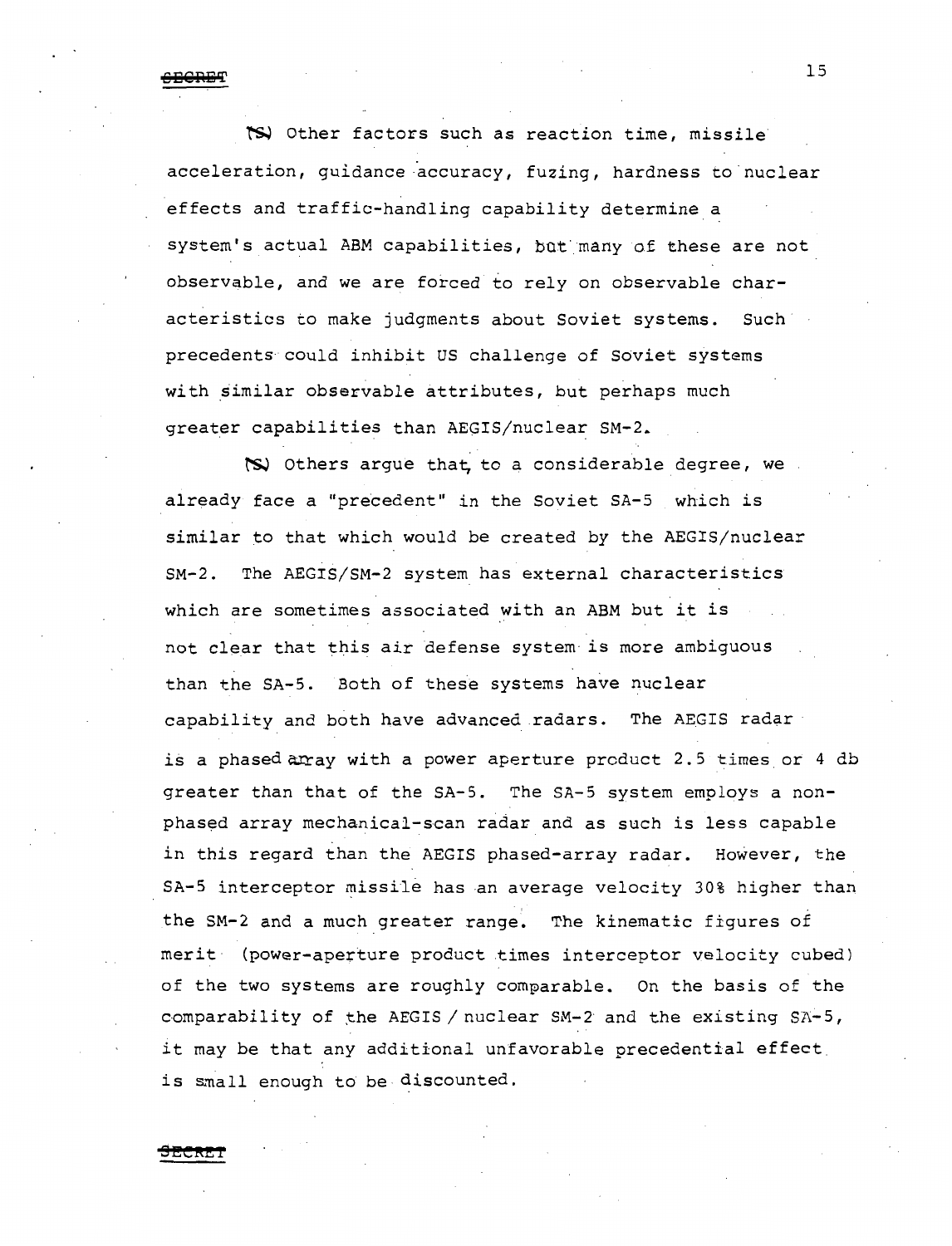**SEORfJ'f** 

(U) Limiting the deployment of ABMs is a key element of US policy and is essential to maintaining deterrence and strategic stability. As such, it is in the US interest to avoid steps which would make verification of the Treaty more difficult, and thus make the Treaty more difficult to sustain.

~ It woqld be very desirable to have an agreed upon demarcation between modern defense systems, whether intended for defense against air-breathing threats, against tactical ballistic missiles or against strategic ballistic missiles, though to do so appears difficult. Some believe that to constrain US programs without firm categorization criteria could result in the US both being more selfconstrained than the Soviet Union in developing high performance air defense and ATBM systems and in being more reluctant to challenge ambiguous systems.

**·rs,)** Article VI of the ABM Treaty also forbids testing "in an ABM mode." Testing can be an important indicator of ABM capability. All US tests of the AEGIS/. nuclear SM-4 would be consistent with our understanding of the prohibition on testing "in an ABM mode." The system will not be tested against strategic ballistic nissiles.

~ In summary, AEGIS with nuclear SM-2 would not be precluded by the ABM Treaty, and would not be inconsistent with us arms control obligations. However, possible adverse consequences of its deployment, in terms of US ability

**6:8S'R!!l'i'**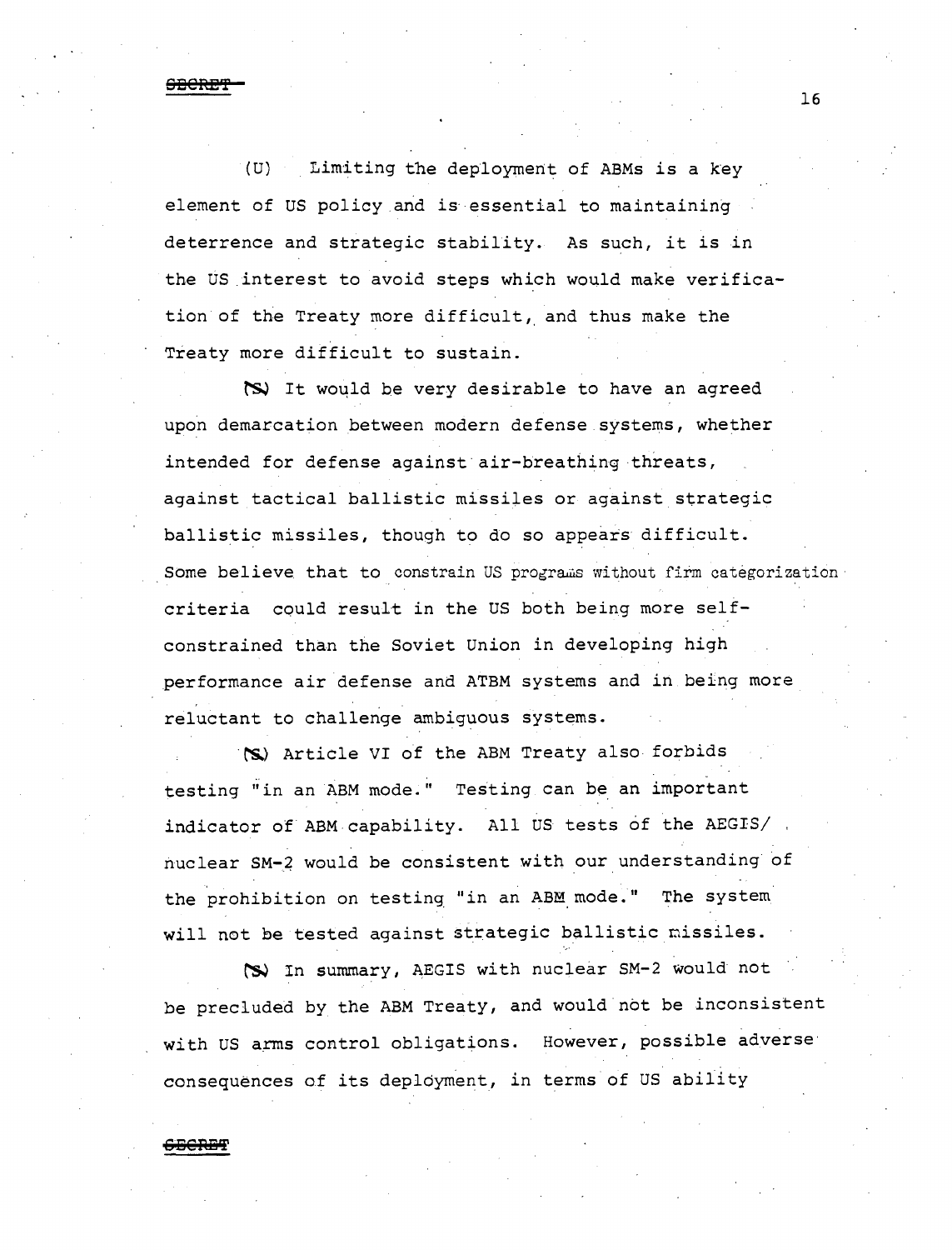to challenge Soviet systems with similar attributes under Article VI of the ABM Treaty should be weighed carefully in making any decision to deploy the system. Evaluation of these concerns is quite complex and involves consideration of many factors. The present funds are for very preliminary work only. A major analysis is underway in the Executive Branch on all aspects of maritime tactical nuclear forces.

# B. Effects on Current or Prospective Negotiations

The AEGIS system with conventionally armed للطلت interceptor misiiles is not likely to have an impact on any current or prospective arms control negotiations. The possible relationship of the.system with a nuclear-armed interceptor to the ABM Treaty was mentioned above. Since no nuclear testing is proposed to adapt existing and tested W66 warheads for use on the SM-2, there would not be any impact on negotiations for a comprehensive test ban.

## c. Effect on Global or Regional Stability

(U) The conventional AEGIS/SM-2 system will improve the Navy's air defense capability, thereby improving the conventional·combat capability of the fleet and its ability to deter war, and thus enhancing global and regional stability.

RESTRICTED DAT <u>aronom</u>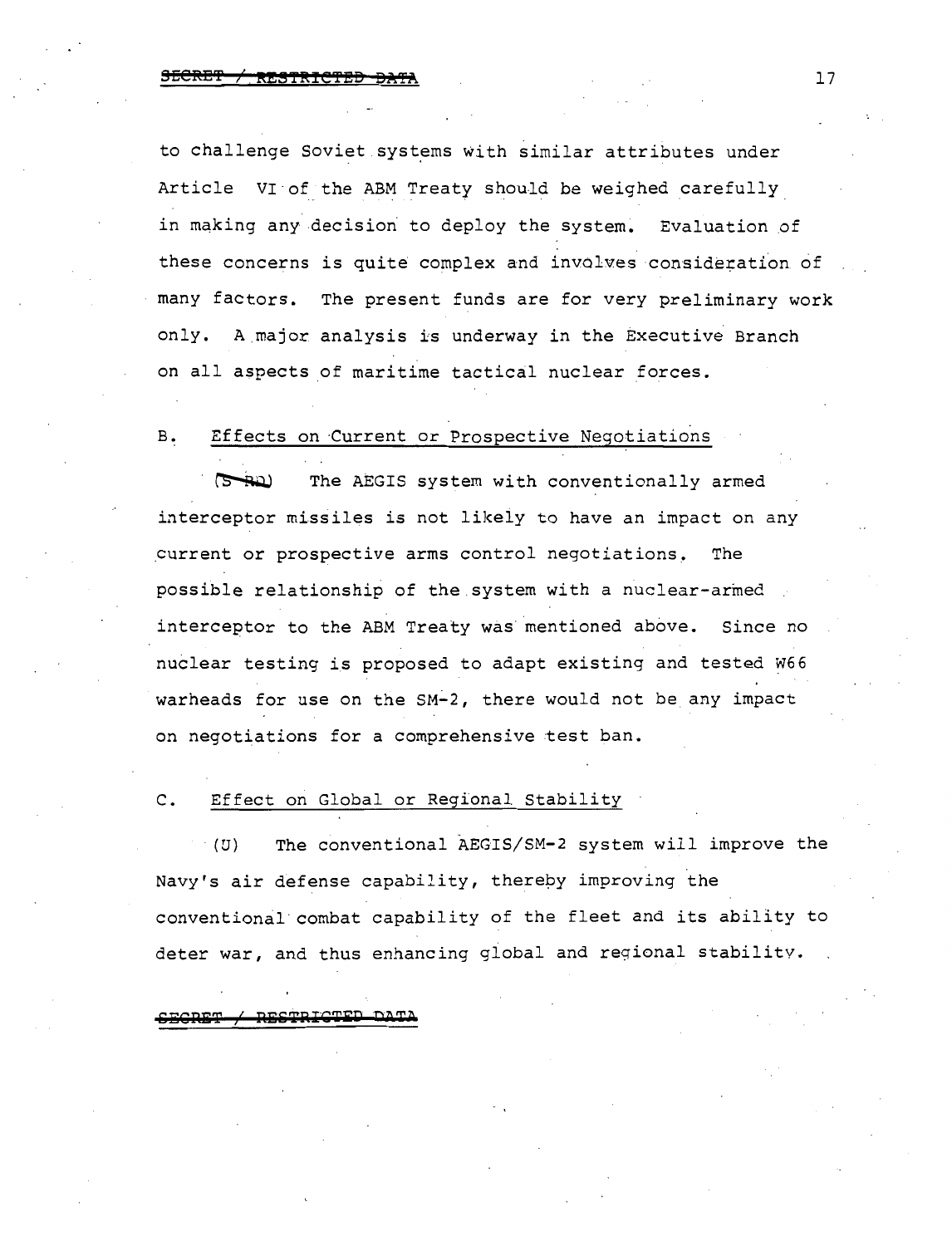<del>\*CECRET</del>

~Questions concerning the effect of a nuclear-armed SM-2 on regional and global stability hinge on assessments of the potential effects of this system on deterrence of possible nuclear attacks on us naval forces, and on differing perspectives on the problem of timely release. Although these issues are complicated and still under study within the Executive Branch, the basic issues are as follows:

## 1. Effect on Deterrence

(U) Some believe that it is important to retain a nuclear air defense capability on US surface combatants so as to be able to threaten to respond to a Soviet attack with nuclear weapons. Only by maintaining a capability to respond in-kind to any potential Soviet use of nuclear weapons, it is argued, will such use be deterred.

(U) On the other hand, current Soviet doctrine holds that nuclear war, once begun, probably would prove uncontrollable and is thus not to be risked when vital Soviet interests -those affecting the survival of the Soviet system -- are not involved. Crisis-borne Soviet nuclear strikes on the fleet thus would appear to be deterred less by US nuclear air defenses (or other sea-based nuclear weapons) than by both the Soviet leaders' desire to avoid turning a crisis into a theater-level war, and the perceived dangers of such a war becoming nuclear with a risk of escalation.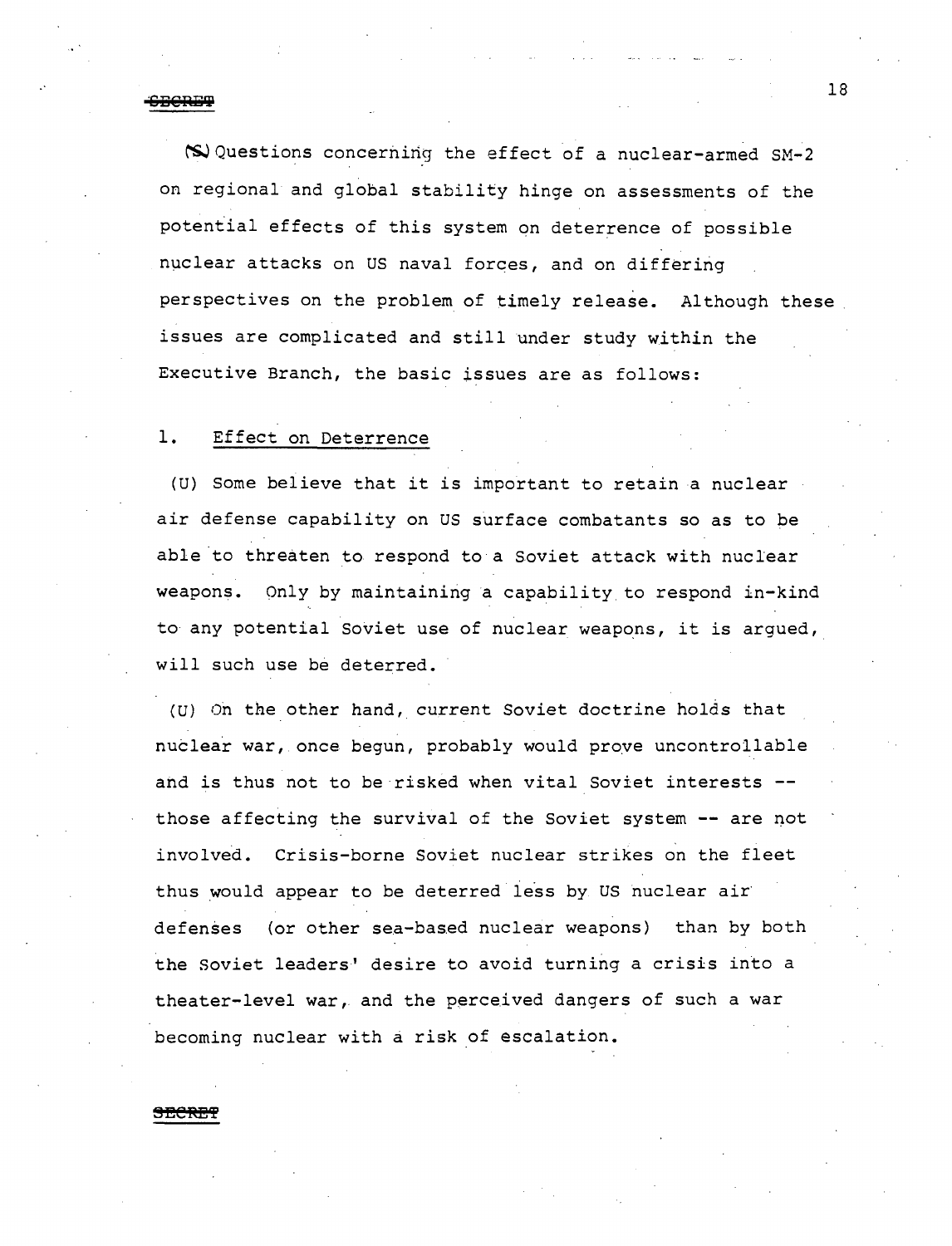SECRET

## 2. Timely Release Authority

(S) In contemplating a possible scenario in which use might be made of nuclear-armed SM-2, it is argued that the system could only be effective if authority to use this ·nuclear weapon were given to local commanders in advance of the actual Soviet attack. To do so would be potentially destabilizing, in that it could provide some additional incentive for the USSR to make use of nuclear weapons in order to guarantee sufficient effectiveness for their initial salvos, given a possible nuclear defense, and because Soviet forebearance in the use of nuclear weapons would be less likely to avoid a breach in the nuclear threshold. In addition, there would be some risk of first-use of nuclear weapons by the US side in response to what could turn out to be a conventional attack.

(S) In brief, additional pressures for first-use of nuclear weapons may be placed on both the US and Soviet sides. On the other hand, other scenarios are plausible, in which hostilities would have been initiated elsewhere and thus the risks of premature nuclear first-use would not be great. In all cases, uncertainty in the minds of Soviet planners as to how the US  $\cdot$ might respond in hostile actions, stemming from the presence of nuclear-armed SM-2 on US warships, may serve to strengthen deterrence and thereby reduce the problem of timely release authority.

## **S:BGRE'f**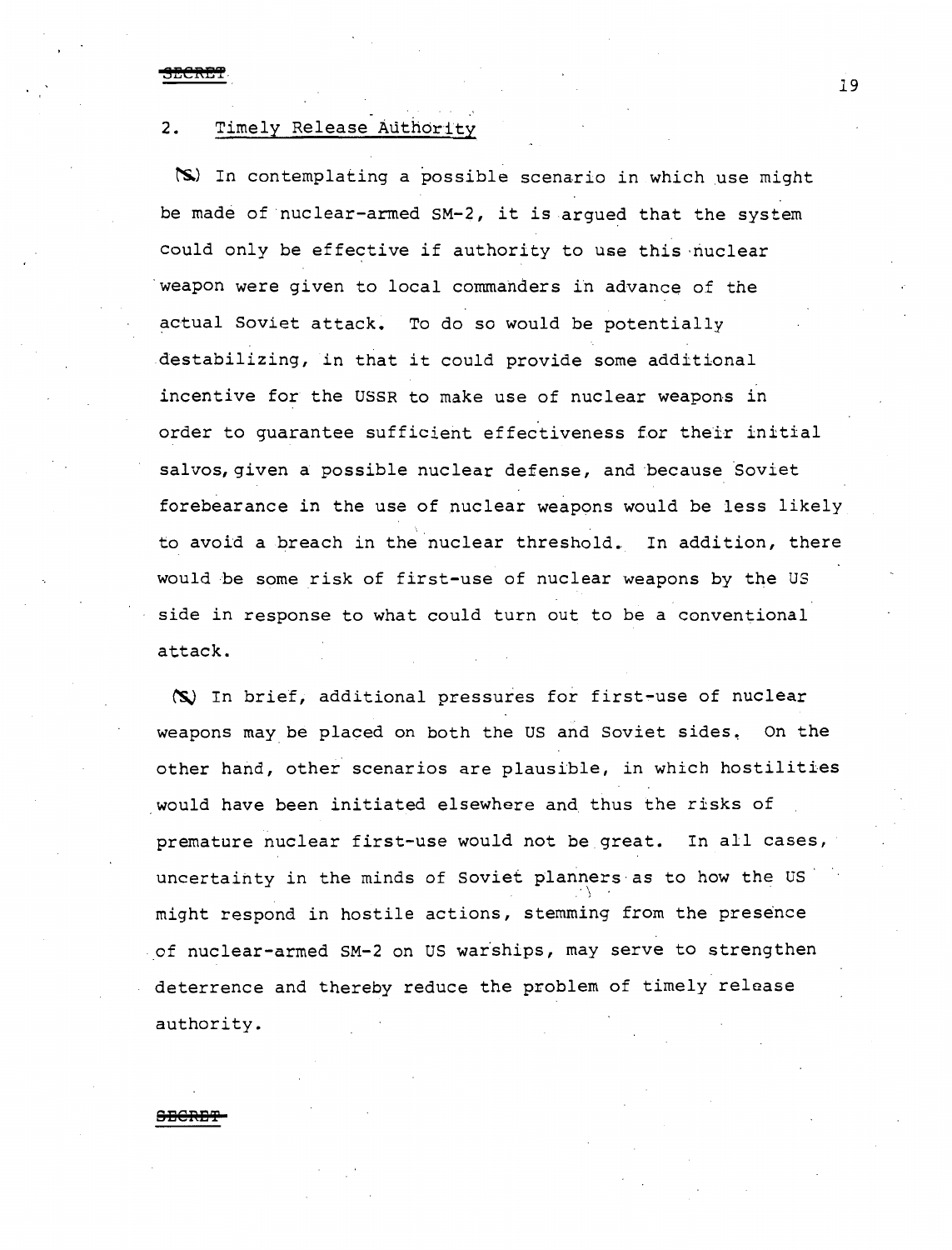<del>SECRET</del> 20

(U) Before any production decision beyond long lead-time items, the US Government must resolve the issues of cost and military effectiveness in addition to weighing the arms control effects of continuing or discontinuing substantial USN nuclear ·sAM capability.

## D. Technological Impact

(S) The AEGIS radar is a powerful and sophisticated phased-array radar. Its ability to track and engage large numbers of targets simultaneously exceeds that of existing air defense radars.

 $\infty$  The SM-2 missile represents a much smaller advance in technology over the earlier SM-1 and TERRIER missiles than does the AEGIS radar, compared to its predecessors. Following the initial boost, the missile glides for the greater part of its flight. At the extremes of its flight envelope its velocity is low and its ability to maneuver is reduced.

(S) The Soviets could attempt to offset the AEGIS/SM-2 system by deploying higher performance offensive aircraft and missiles and improved ECM.

~ In the 1950s and 1960s many air defense systems were armed with nuclear warheads to compensate for their inability to come close enough to the target to destroy .it with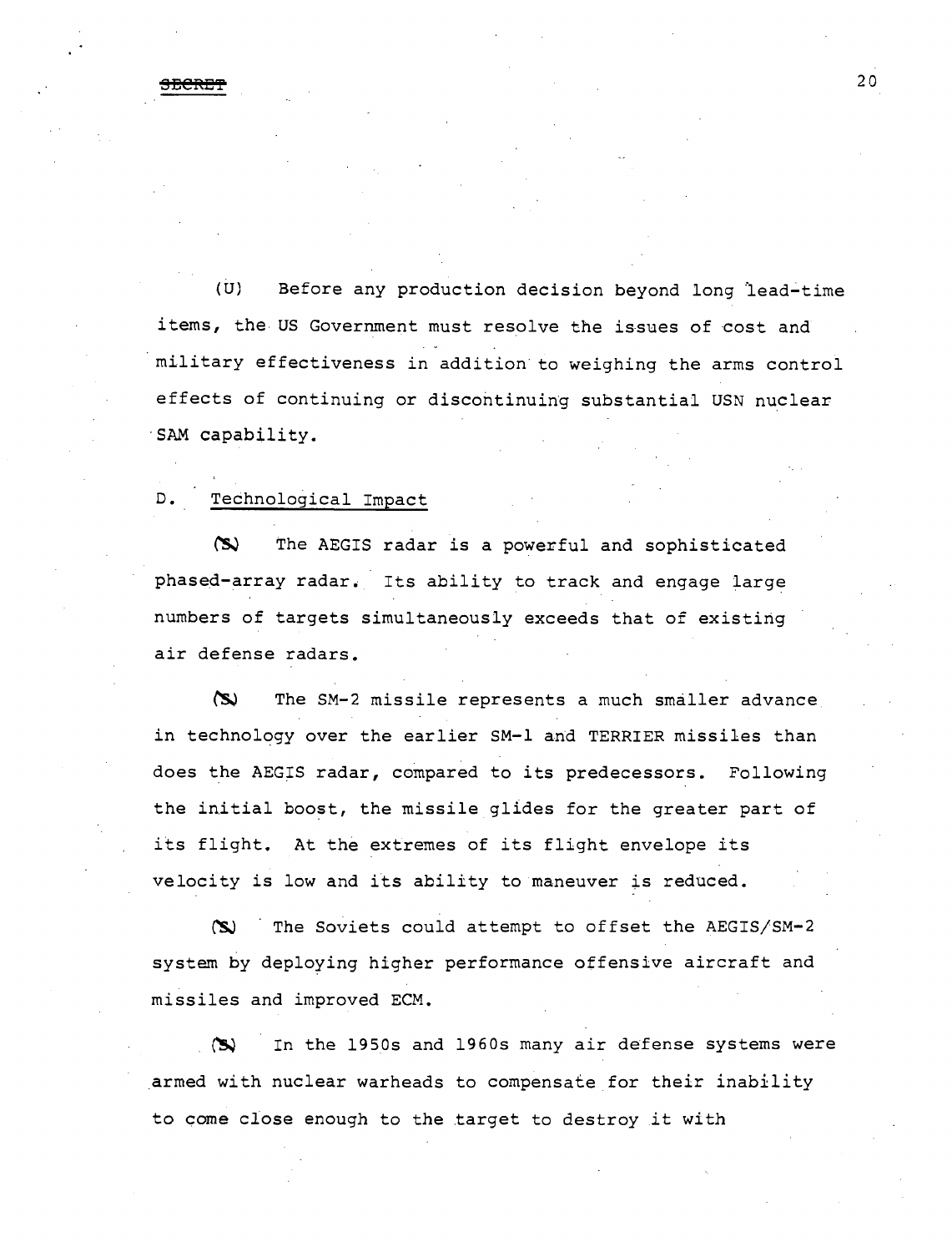**813CR2T / NOFORN** 21

conventional munitions. Recently, more sophisticated air defenses (Improved HAWK, PATRIOT, and modern air-to-air missiles) have been developed which are believed to be able to destroy their targets with conventional munitions, with the obvious advantage that they can be used in a much wider spectrum of circumstances. A nuclear SM-2 would go against this trend.

## E. Verification

GNED The US has certain capabilities to monitor Soviet naval units for neutron and gamma particle emissions, which can indicate the presence of nuclear weapons aboard. Systems deployed to date, however, must be very close to their targets. to be effective. While the systems have been tested with apparent success against US ships, measurement reliability against Soviet ships is difficult to determine. Interactions with a number of variables, including size and structure of the target, can reduce the reliability of measurements. To deal with this problem, several complementary systems are generally used against a given target so that results can be cross-checked. The systems do not identify the types of· weapons causing particular emissions. They have some capability to localize areas of emission (for example, forward or after magazines) but their data must be correlated with other information available about the ship and its weapons before inferences about the armament of particular systems can be made. Current US capabilities, then, are more suited to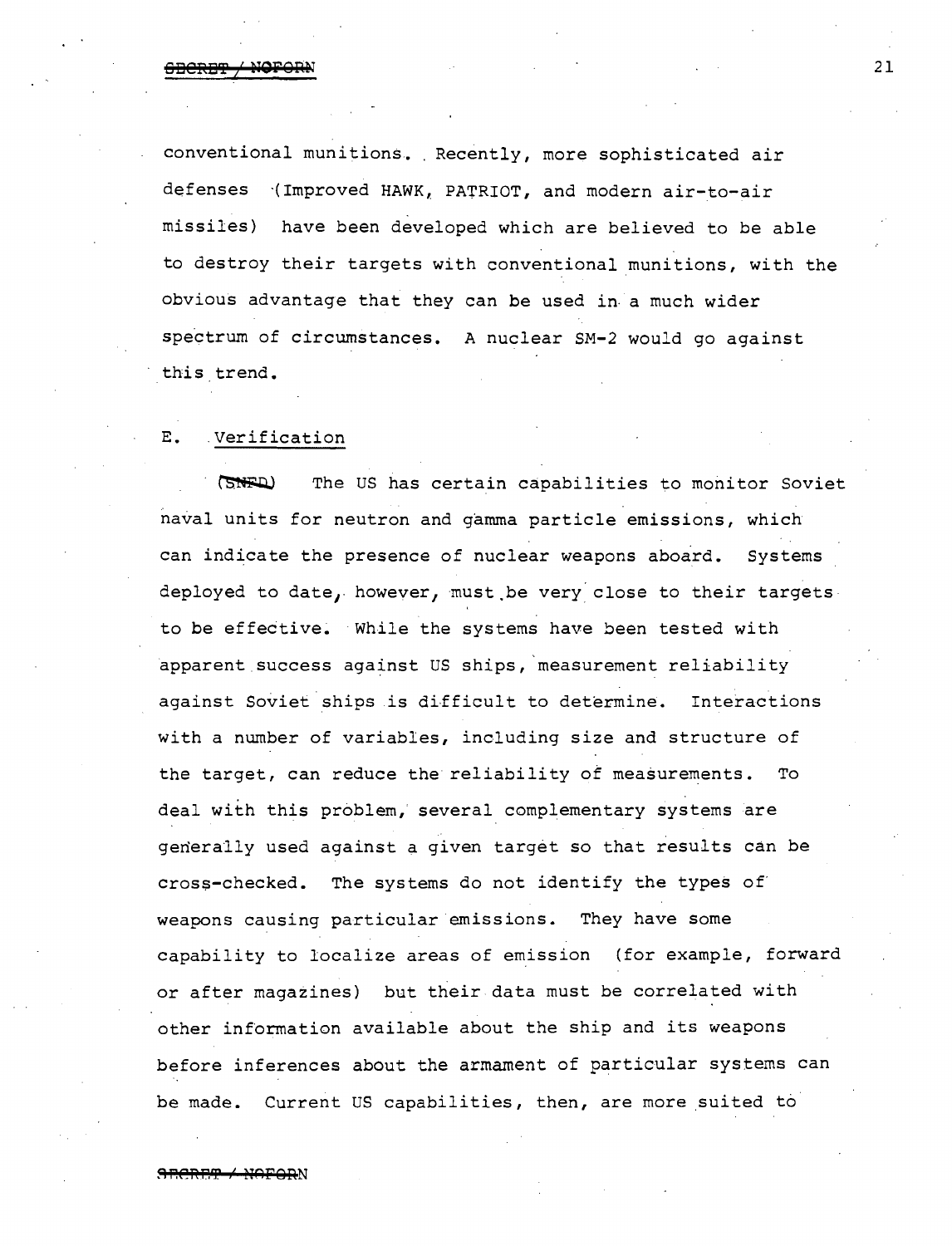## <u>PODET / MOF</u>

developing patterns of Soviet operations than to real-time crisis monitoring of particular vessels' weapons loads •

.("SJ An equally if not more difficult problem would be verification of the ABM potential of a Soviet air defense system having the external attributes of AEGIS/nuclear SM-2. National technical means could. be used to monitor the testing of any such system, to ensure that it was not "in an ABM mode." Verification of capabilities in the absence of such testing, however, would be difficult. To unequivocally demonstrate that air defense systems do not have a militarily significant anti-strategic-missile capability would require c'ooperative exchange of information and on-site inspection by the two sides, if the question is raised. We could insist on Soviet demonstration of equivalent internal limits on their systems if they wanted to use the SM-2 as a precedent. However, unless they agree to such cooperative measures, such a precedent would complicate our ability to verify compliance with the ban on giving air defenses an ABM capability since, without Soviet cooperation, we are unlikely to have a complete understanding of the detailed, internal design-imposed limits on Soviet advanced air defense systems.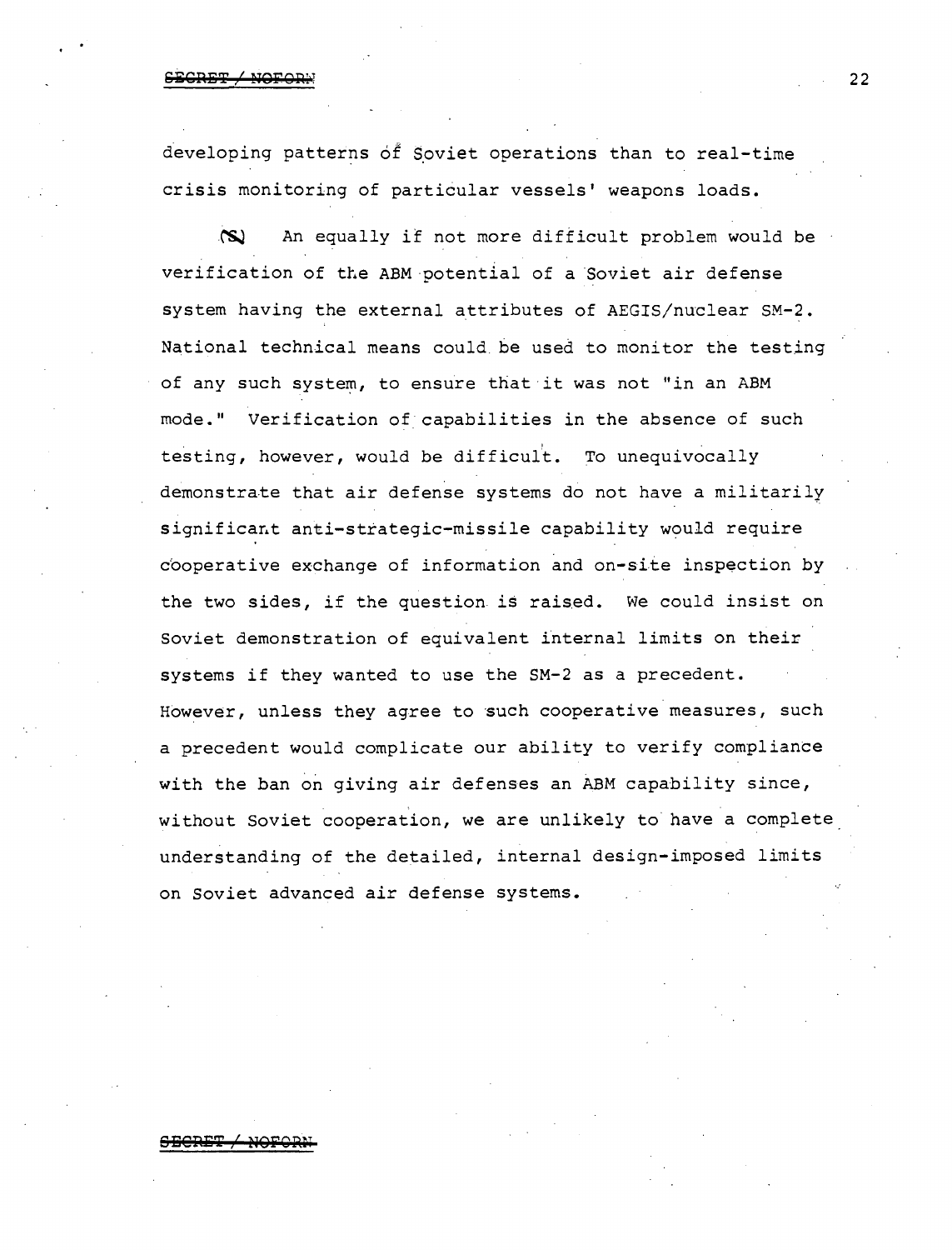## IV. SUMMARY AND OVERALL ARMS CONTROL ASSESSMENT

.. --· ---·---'~~-'-' -"--·---······· .··-··· ... -~-- .... ~- ... ·----··-···-- ... -~----·· -·~·-··· ·····---···.

**SECRE'l'** 

(U) The planned AEGIS/SM-2 system, with conventionally armed interceptors, has no adverse arms control implications. Indeed, by increasing the air defense capabilities of the fleet, it would improve the stability of the conventional force balance between the US and USSR and give the Navy increased flexibility of operation in future crises. Both these effects could possibly strengthen the deterrence of war and internationa1 stability.

(U) Several factors, however, raise questions as to whether a nuclear-armed SM-2 would be consistent with.US arms control policy. Its deployment would result in greater numbers of nuclear-AAW-capable ships, and could appear to be inconsistent with the Administration's policy of seeking reductions in nuclear weapons. In conjunction with AEGIS, a nuclear-armed SM-2 could inhibit US ability to challenge future Soviet defense systems under Article. VI of the ABM Treaty, although the AEGIS/nuclear SM-2 system itself would not be inconsistent with US arms control obligations under the Treaty. The nuclear SM-2 also raises questions concerning deterrence and timely release authority. Since the side effects of conventional warhead possibilities do not have these negative characteristics, their relative advantages and disadvantages should be carefully weighed. Further study of the implications of continued substantial deployment of nuclear SAMs will be carried out and